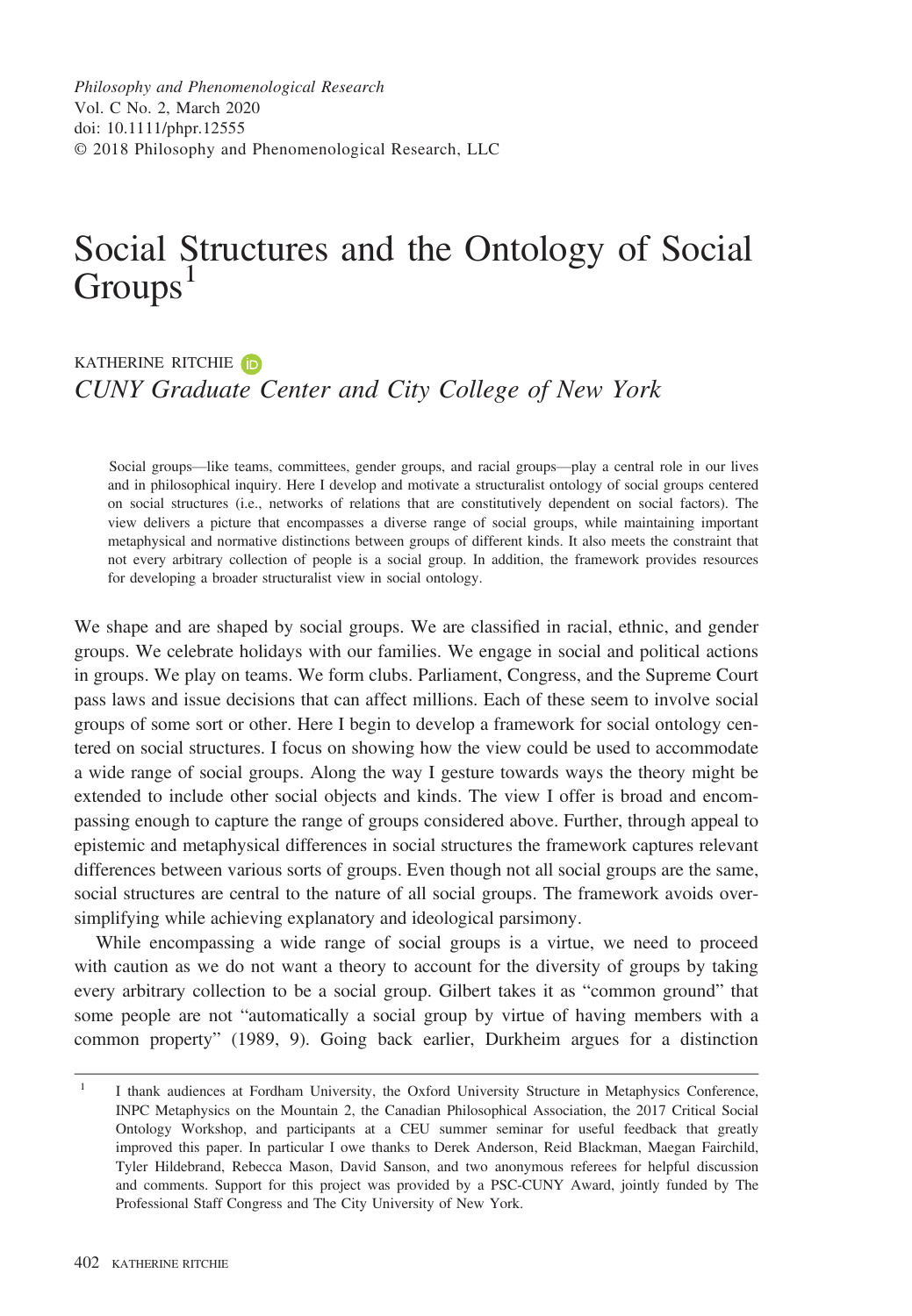between a social group and a "mere sum of individuals" (1895, 129). Young argues that social groups are not "merely arbitrary classifications of individuals" and that an ontology of social groups "does not commit one to reifying [all arbitrary] collectivities" (1990, 44). I argue that a structuralist framework provides resources for an ontology of social groups that includes intuitive groups and fails to overgenerate.

The purposes for and roles of social groups are not met by just any arbitrary collection of people.2 Yet, as Thomasson notes, it has "proven difficult" to give a view of social groups "that includes all of those groups one might intuitively think of as social groups, without drastically overgenerating social groups" (forthcoming, 1). She gestures towards a constraint that a social ontology should be parsimonious while being encompassing enough to capture the social groups common sense tells us exist. The existence of some social groups is common sensical. These should be included in an ontology of social groups. Yet, more than just common sense ought to guide our inquiry in social ontology. Some groups might not be very intuitive, but they may figure in explanations in our best theories. Other social groups might seem "unintuitive" yet have causal powers. These too ought to be included in an ontology of groups. The following is an (admittedly imprecise) desideratum a theory of social groups ought to meet:

Goldilocks Constraint: An ontology of social groups should include social groups that are common sensical and that figure in explanations and should not overgenerate social groups.

Two comments on the Constraint: first, part of the motivation for the Goldilocks Constraint is common sense. While here I offer an ontology that fits (at least partially) with common sense in terms of *what* social groups exist, it does not follow that the *natures* of social groups are common sensical. The natures of many social groups may be surprising in various ways—even if their very existence is not.<sup>3</sup>

Second, while I take meeting the Goldilocks Constraint to be a virtue of an ontology of social groups, I am not making the stronger claim that there are not arbitrary sets (or sums or aggregates or  $\ldots$ ) of people. That is, I am not arguing against (or for) a universalist ontology. Rather, even if all of these arbitrary sets (or ...) exist, they are not all

<sup>&</sup>lt;sup>2</sup> There are many interesting social and political questions about the roles social groups (ought to) play. Explanations of different sorts can be offered as to why groups form and whether social groups should (not) be formed, transformed, or dismantled. For instance, the existence of some social groups might be explained, at least in part, due to innate psychological tendencies to categorize and generalize (Gelman (2003), Leslie (2013)). Groups are also central in many social and political projects. For instance, social groups are at the core of identity politics (Alcoff (2000), Fraser (1996), Taylor (1994), Young (1990)). Marxists and critical race theorists (Mills (1998)) argue that some groups form to reinforce or establish privilege in, e.g., capitalist and white supremacist societies. Some social groups might be what Hacking calls 'looping kinds'. According to Hacking labeling can induce "changes in self-conception and in behavior of the people classified" which in turn "demand revisions" of classifications and theories (1995, 370). Classification might reinforce and alter social groupings. Groups are also formed to entrench powers and responsibilities in positions (e.g., Chief Justice) and government bodies (e.g., the Senate). While there are many worthwhile questions and views on the social and political roles of groups we might consider, here I focus on the metaphysical nature of social groups in order to show how such an account can capture the difference between arbitrary collections of individuals and social groups. The way the account relies on social structure and social factors allow for the framework developed herein to cohere with various views on the social and political roles of groups.

<sup>&</sup>lt;sup>3</sup> Thanks to Nina Emery for pressing me on my reliance on common sense.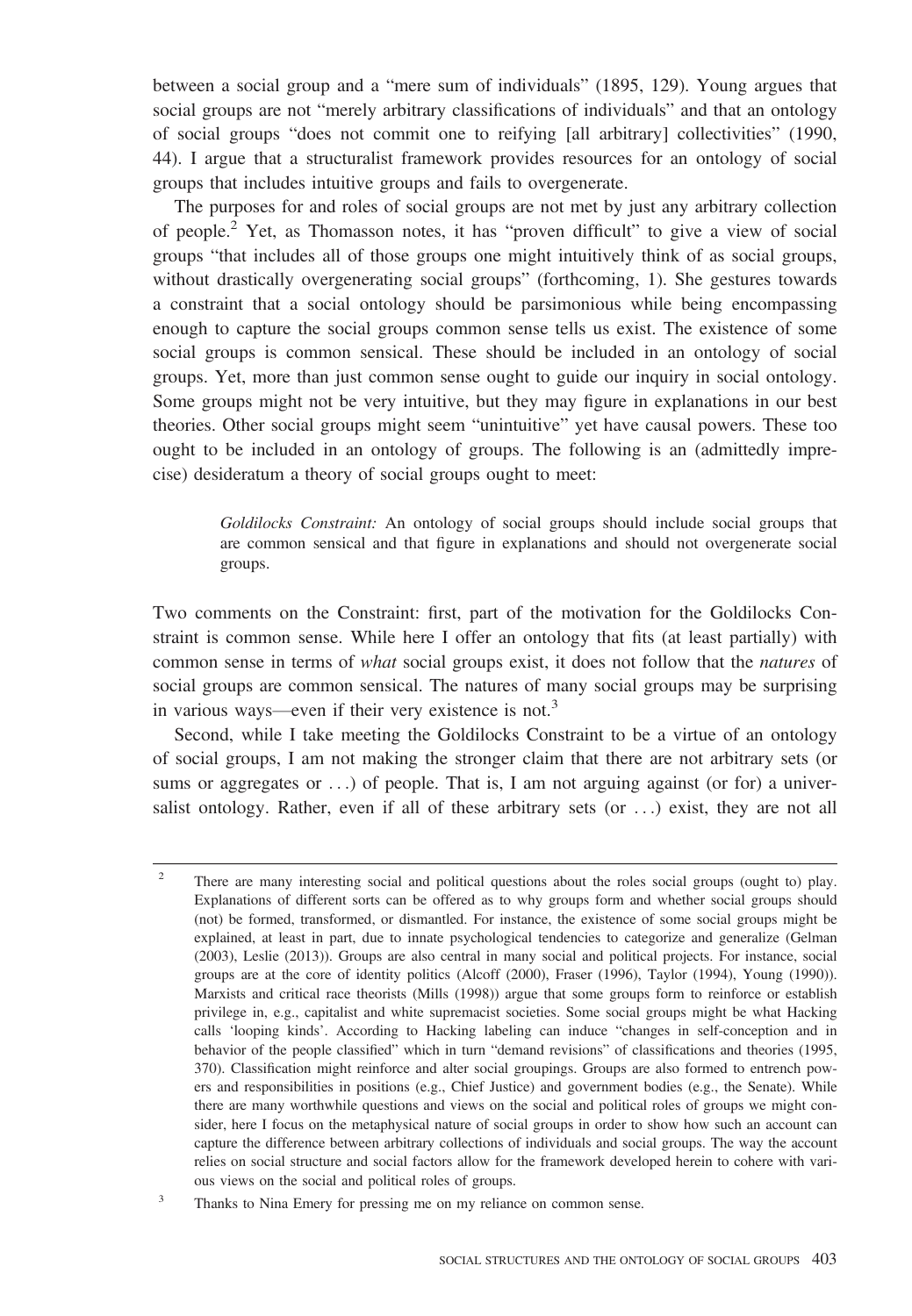social groups. The Goldilocks Constraint requires that not every arbitrary collection of people is a social group.<sup>4</sup>

One final note before proceeding. I will not offer a definition of 'social'. Giving a noncircular definition of what it takes for something to be social is difficult, if not impossible.<sup>5</sup> While being social is obviously connected to society and to human social behavior, without a definition of 'society' and 'social behavior' that do not appeal to 'social' we are no closer to a definition. The social often has to do with enacting systems to structure human behavior, but recessions are social, and were not enacted to structure behavior. Social behavior often involves cooperation and collective action, but it need not. I characterize social factors through examples. Marriage is social, as are legal systems and universities. Being a husband, being British, and being President of the United States are social. Systems of class, race, and gender are social. The economy, economic growth, and money are social. The fact that U.S. presidential elections are on Tuesdays is social. The convention of driving on the right is social. The popularity of hip hop and of athleisure are social. Social factors include at least social behavior, patterns of action, habits, beliefs, intentions, processes, practices, activities, rules, laws, norms, and arrangements.

I begin  $(\S I)$  with a preliminary discussion of structure and social structure. Then  $(\S II)$ I develop a notion of social structures as structures that are dependent on social factors. I argue that social structures are constitutively rather than (merely) causally dependent on social factors. I draw two distinctions between ways social structures are dependent on social factors and one distinction in how they structure systems of entities  $(SIII)$ . The distinctions provide resources to develop a promising structuralist framework for social ontology. I motivate the view by sketching a structuralist ontology of social groups that meets the Goldilocks Constraint and captures similarities and differences between various groups. I examine the nature of organized social groups (e.g., teams and committees)  $(\S{IV})$ . I argue that the view that they are structured wholes captures many of their features and show how social structures can be used to meet the Goldilocks Constraint for organized groups. Next I consider feature social groups (e.g., racial and gender groups) (§V). I suggest that they are social kinds that are nodes in social structures and show that the view can also meet Goldilocks. Finally  $(\frac{8}{V}I)$  I draw concluding remarks and gesture towards how a structuralist view might be extended to other social objects and kinds. A structuralist ontology of social groups can deliver a view that is unified in explanatory and ideological terms. Moreover, it respects important differences between kinds of groups and captures the difference between social groups and arbitrary collections of people. A structuralist social ontology has a lot of promise.

# 1. (Social) Structure

'Structure' has been used to mean many things. In contemporary (meta)metaphysics 'structure' is often used to refer to relations of grounding or fundamentality (e.g.,

<sup>&</sup>lt;sup>4</sup> Thanks to Ted Sider and Agustín Rayo for pressing me on this point.

<sup>&</sup>lt;sup>5</sup> Epstein (2015, 102) states that he is "not confident" that distinguishing clearly between social and individualistic facts can be done. Relating this to debates between individualists and holists in the social sciences he notes that a clear distinction is, however, a requirement for the viability of individualism. For, "[o]therwise, it is pointless for [an individualist] to assert that the social facts are exhaustively "built out of" the individualistic ones" (ibid.). Haslanger (2016, fn 8) states that she believes finding a non-circular definition of 'social' is unlikely.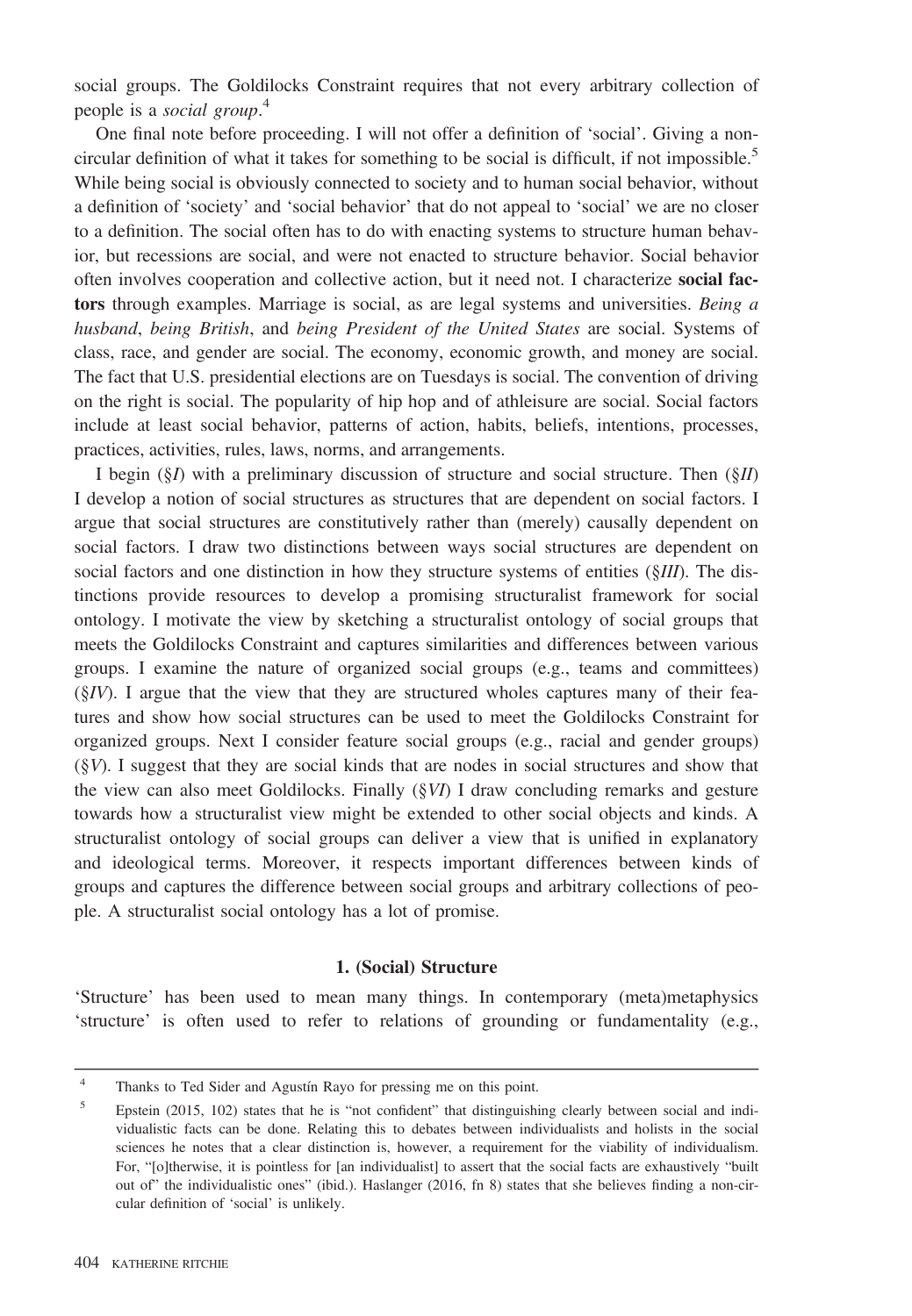Schaffer (2009), Sider (2011)). Structuralists in philosophy of mathematics and philosophy of science use 'structure' to refer to complexes of relations that deliver places wholly defined in terms of structural relations.<sup>6</sup> According to Fleetwood, sociologists have used 'social structure' to refer to "anything that is the result of human action, as opposed to some naturally occurring phenomenon" a meaning he notes is "impractically broad" (2008, 242). Haslanger (2007) states that she uses 'social structure' as "a general category of social phenomena, including, e.g., social institutions, social practices and conventions, social roles, social hierarchies, social locations or geographies and the like" (2007, 77). Porpora (1989, 195) argues that the following four definitions of 'social structure' have been used in sociology: (i) "patterns of aggregate behavior that are stable over time", (ii) "lawlike regularities that govern the behavior of social facts", (iii) "systems of human relationships among social positions", (iv) "collective rules and resources that structure behavior".<sup>7</sup> To Porpora's list, Elder-Vass (2007) adds that the sociological literature also uses 'social structure' to refer to (v) systems or objects that are structured. Given the multitude of ways 'social structure' has been used, it is no surprise that, as Porpora states, "there continues to be a certain blurriness in the way we speak of social structure" (2007, 195).

I take structures to be complexes, networks, or "latticeworks"<sup>8</sup> of relations. Structures in this sense can be represented as (although they are not identical to) graphs composed of nodes and edges. Nodes represent positions or places that can be occupied by objects. Edges represent relations that hold between nodes (or node-occupiers).

The relations that hold between nodes can be symmetric or asymmetric. They can be hierarchical or non-hierarchical. Authority, privilege, subordination, and other power relations are hierarchical. The *same weight as* relation is not hierarchical. Some relations specify the functional character or role of a position. For instance, in a structure of a baseball team the node labeled 'catcher' is related to the node labeled 'pitcher' by the return the ball to relation or the normatively laden *should return the ball to* relation. Some relations might require (i.e., metaphysically necessitate) that another relation holds. For instance, if A is larger than B, then B is smaller than A. The nature of *being larger than* requires that being smaller than holds of the same relata in the opposite order. The nature of being a parent of requires that being a child of holds of the same objects in the reverse order. Pairs of relations like these will, of metaphysical necessity, both be relations in a structure if either is.

Nodes are defined in terms of both (a) relations to other nodes and (b) (possibly null) additional requirements on occupiers. For instance a node might impose a requirement on the number of things that can occupy it, on what types of things can occupy it, or on

<sup>6</sup> Shapiro (1997) and Resnik (1997) argue for structuralist views in mathematics. Ladyman and Ross (2007) argue for a structural realist view in philosophy of science. For dispositionalist views of properties that appeal to structures see Bird (2007) and Tugby (2013).

<sup>&</sup>lt;sup>7</sup> The conception of social structures as rules and resources (as in Porpora's (iv)) is especially proponent in the work of the sociologist Giddens (1979, 1981). Haslanger (2007, 2011, 2015) adopts a similar view. There she uses 'social structure' to refer to schemas and resources, where schemas are "clusters of culturally shared (public) concepts, propositions, and norms that enable us, collectively, to interpret and organize information and coordinate action, thought, and affect" (2015, 4) and resources include things ranging from human qualities (e.g., strength), to the design and labeling of bathrooms, to animate and inanimate things (2007, 78). Her view in Haslanger (2016) is much more akin to Porpora (iii).

<sup>8</sup> Fleetwood (2008) uses this term in his definition of 'social structure'.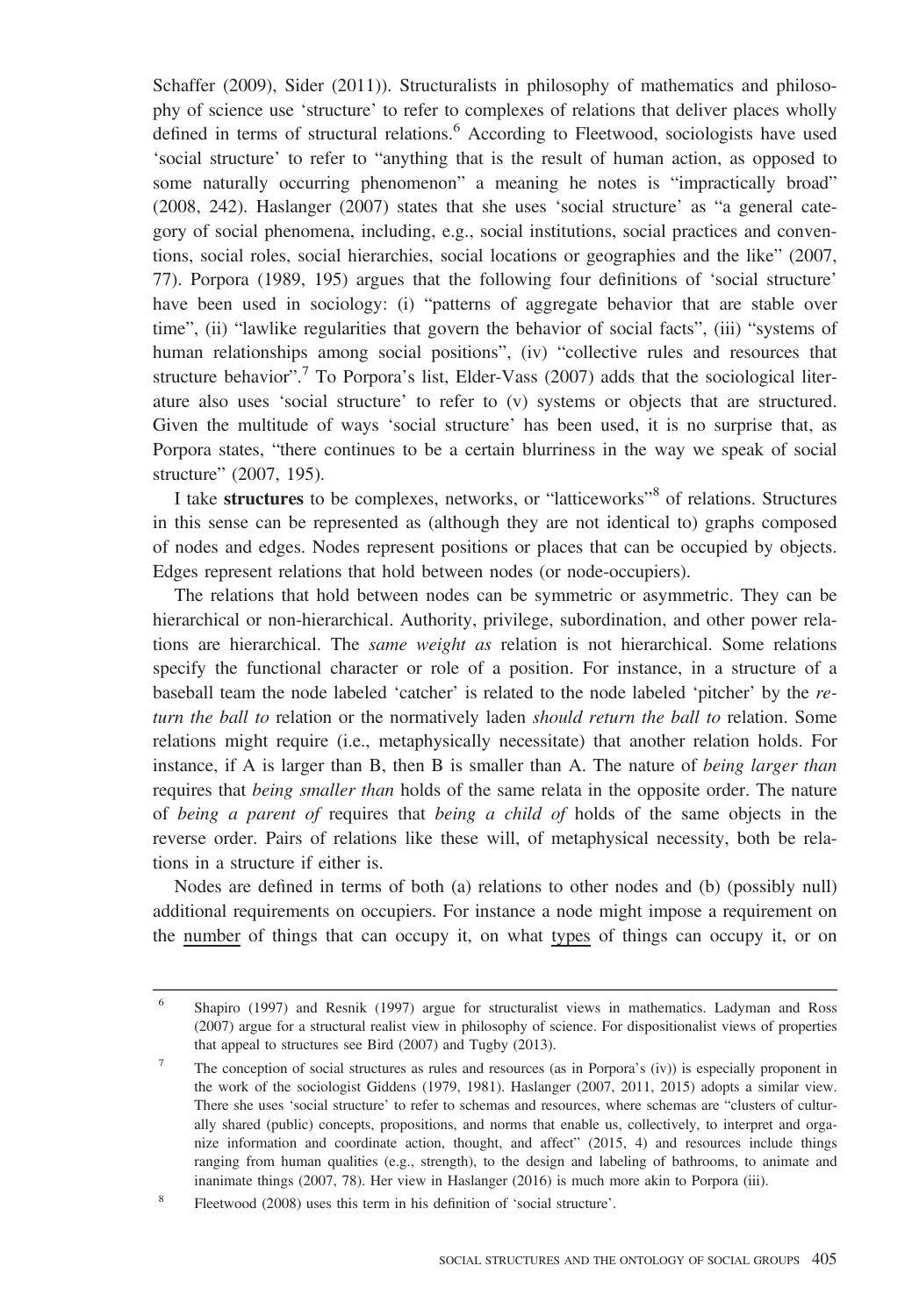particular features any occupier must have. This conception of nodes is endorsed by Koslicki (2008). She states that structures are "entities which make available positions or places for other objects to occupy, provided that these occupants satisfy the type restrictions imposed by the structure on the positions in question" and which impose on the objects "a particular configuration or arrangement" (2008, 235-6). For instance, consider the molecular structure of table salt. It requires ionic bonds between sodium ions, Na+, and chloride ions, Cl-. That is, it requires both that certain relations hold and that the positions in the structure be occupied by atoms of a specific kind.

A system is the entities instantiating or realizing a structure. For example, a system of a sodium and a chloride ion can realize the structure of an NaCl molecule. Since structures can be instantiated by a system it is plausible that they are universals.<sup>9</sup>

To summarize structures are complexes/networks of relations that make available nodes/positions that might place additional requirements on their occupiers. In the next section I defend a view of social structures and their dependence on social factors.

### 2. Social Structures and Social Dependency

Social beings are related in many ways. For instance, as I write in a crowded coffeeshop I am positioned 5 feet to the north of one person and 5 feet to the south of another. This example involves a three-node structure with relations of spatial and cardinal direction between them. The system instantiating the structure is composed of three people. Does this involve a social structure? While the question might appear to be merely terminological, it is not. Recall the present aim of our inquiry. We are developing and motivating an ontological framework on which social structures play a central role in explaining the natures of social groups and in meeting the Goldilocks Constraint. Given this aim, it is important to develop a tool with the right level of precision. The view of social structures I develop here accords with Haslanger's (2016) view that "social structures... are networks of social relations" (2016, 13) and with a conception of social structure from the Marxist tradition.

Social structures are not simply structures that relate social things. There is nothing inherent in the structure involving distance and cardinal directions that requires anything social. It could be instantiated just as easily by three rusty lumps of aluminum. A social structure must be, in some sense, inherently social. Consider a first-pass characterization of social structures:

Social Structure (characterization 1): A social structure is a structure that is dependent on social factors.

Social structures are dependent (in a sense yet to be specified) on factors like social practices, habits, beliefs, intentions, arrangements, and patterns of actions. To say that something is dependent on social factors is to say, in part, that it is nomologically contingent.

<sup>&</sup>lt;sup>9</sup> See Koslicki (2008: 252-254) for a characterization of structures as objects. If structures are universals the ancient question about whether they can exist uninstantiated arises. In the philosophy of mathematics ante rem structuralists hold that structures can exist without being instantiated, while in rebus structuralists argue that structures exist only in virtue of being instantiated in or by some system. Since our focus is on social structures, it will be easier to talk of structures requiring instantiation for their existence so I will adopt this practice. There are several points where amendments would be needed if one adopted the view that structures can exist uninstantiated. The way to make needed amendments is obvious.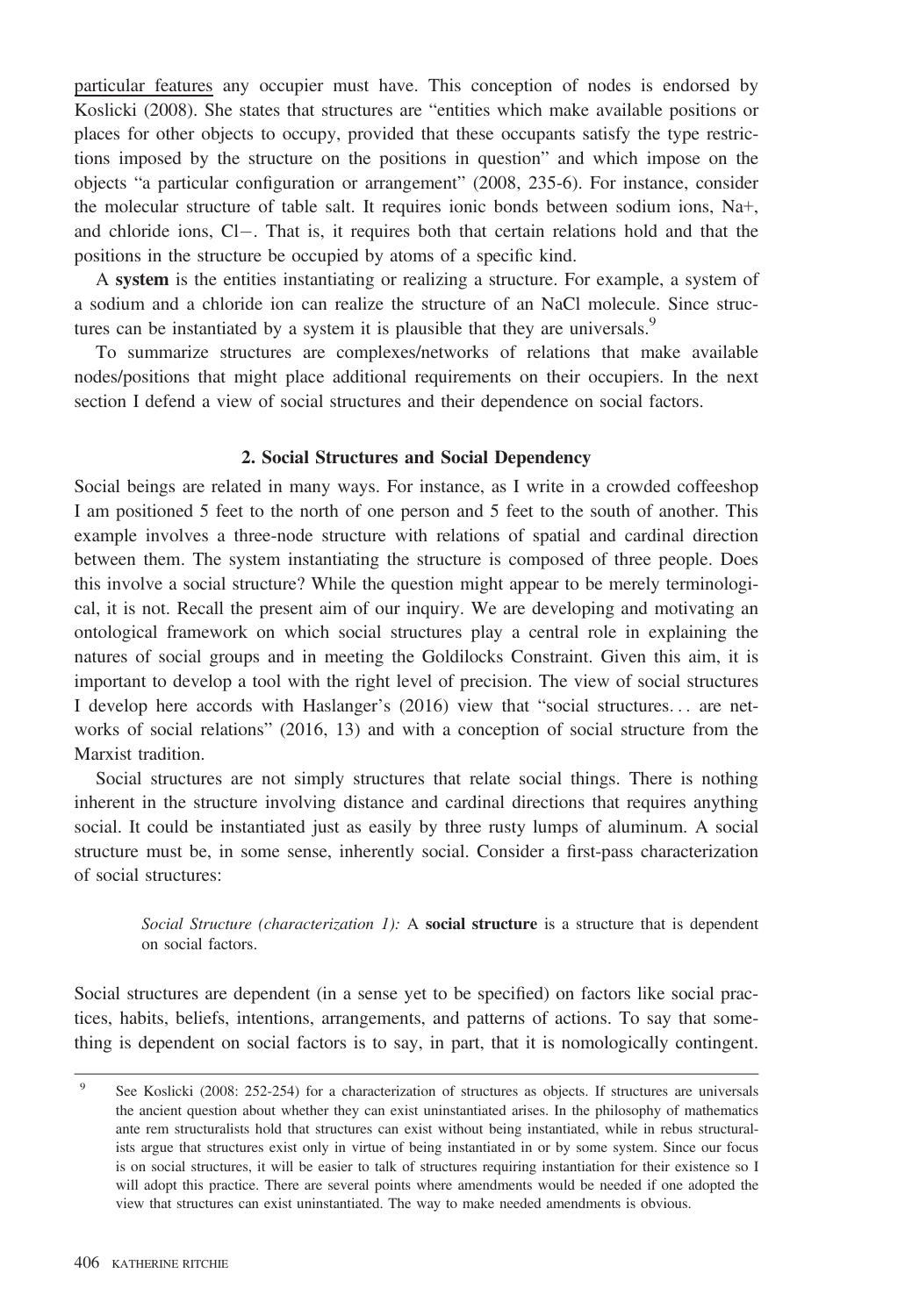Social structures are not necessitated by the laws of nature; they depend on social factors that could (and in some cases should) be different. $10$ 

Further, social structures must depend on social factors in more than a merely causal way. Causal dependency can be understood in terms of the following thesis:

Causal Dependence:  $X$  (being F) is causally dependent on Y if and only if Y (partially) causes X to exist (as  $F$ ).<sup>11</sup>

A social structure is causally dependent on social factors if (1) social factors (partially) cause the structure to exist or (2) social factors (partially) cause the structure to have some feature. Structures that causally depend on social factors might figure in explanations. For instance it has been posited that the rise of dairy farming is part of the cause of widespread lactose tolerance in adults.<sup>12</sup> If correct, lactose tolerance is (partially) causally dependent on social factors.<sup>13</sup> Yet, there is a clear sense in which genetic mutations (e.g., the mutation causing lactose tolerance in adults) are not social. Counting anything causally related to social factors as social will not give us the sort of classificatory tool we need. Part of our aim is to develop a structuralist framework of social groups that can meet Goldilocks. To meet this goal, a more nuanced and fine-grained notion is needed a notion on which social structures constitutively depend on social factors.

There are various ways to spell out non-causal dependency relations (e.g, in terms of grounding, metaphysical necessity, realization, constitution, or conceptual priority). Here I suggest adopting a disjunctive view of constitutive dependence:

Constitutive Dependence: Structure, S, constitutively depends on social factors just in case

- (i) in defining what it is to be S reference must be made to some social factors or
- (ii) social factors are metaphysically necessary for S to exist or
- (iii) social factors ground the existence of S (or the fact that S exists).<sup>14</sup>

If any of the three disjuncts is met, a structure constitutively depends on social factors.

With a notion of constitutive dependence, we can give our final characterization of social structure:

Social Structure (characterization 2): A **social structure** is a structure that is constitutively dependent on social factors.

<sup>&</sup>lt;sup>10</sup> Dependency on the social is sometimes characterized in terms of social construction. If one prefers, the notion of dependency could be recast in terms of social construction.

<sup>&</sup>lt;sup>11</sup> The thesis is similar to causal social construction theses given by Haslanger (2003: 317) and Mallon (2014). Some take grounding to be a form of causation. Here I mean to rule out grounding/metaphysical causation.

<sup>&</sup>lt;sup>12</sup> See Zimmer (2015) for an overview of some recent research on agriculture and alterations in DNA.

<sup>13</sup> Thanks to J.M. Fritzman for suggesting this case to me.

<sup>&</sup>lt;sup>14</sup> The thesis is related to theses of constitutive social construction (Haslanger 2003: 318; Mallon 2014). If one holds a view on which universals can exist without being instantiated, condition (ii) can be changed to read: social factors are metaphysically necessary for S to be instantiated and (iii) can be changed to state: social factors ground the instantiation of S (or the fact that S is instantiated).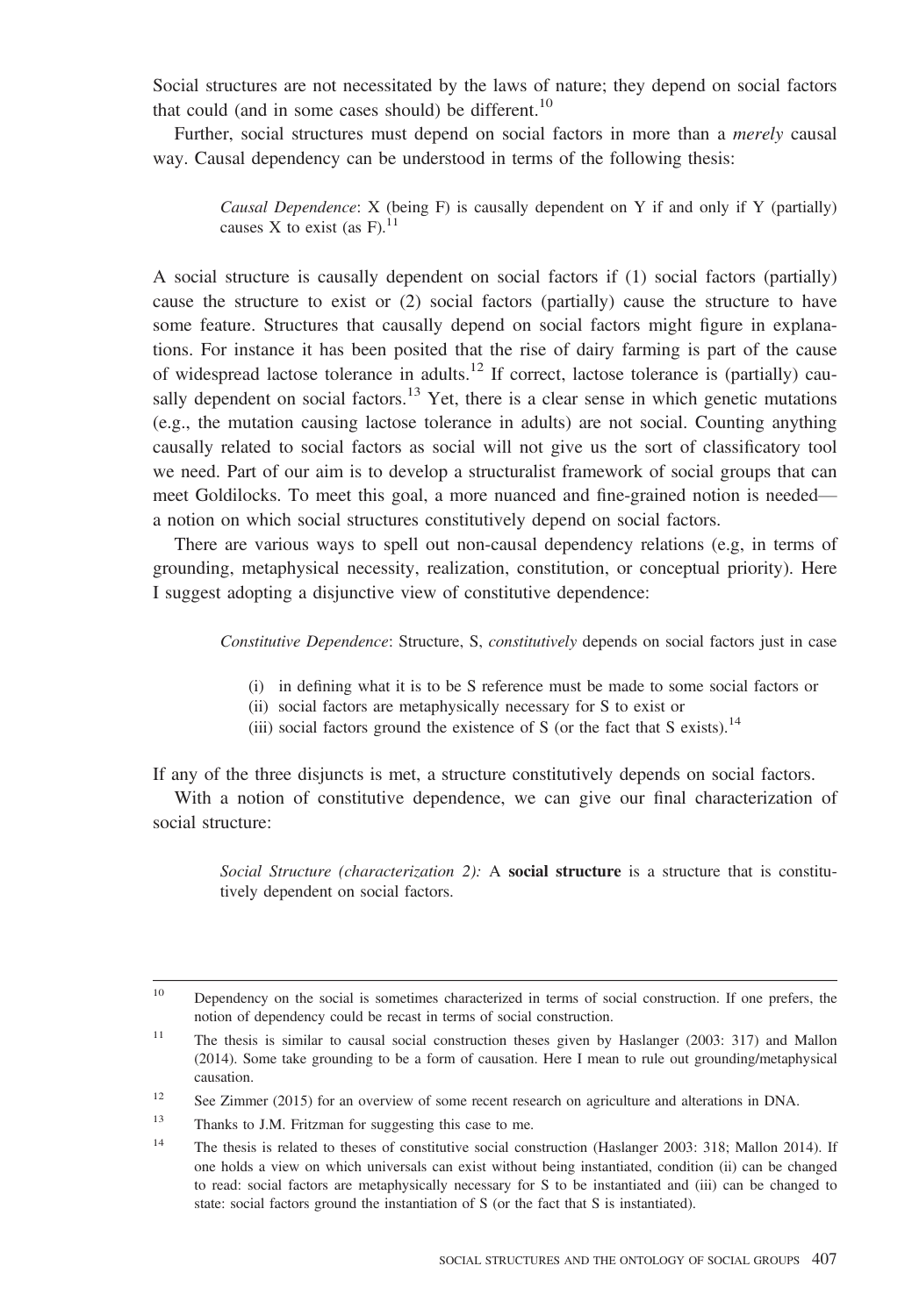Structures are networks of relations that make available nodes that may also impose requirements on their occupiers. Social structures are structures that are not merely causally, but constitutively dependent on social factors. A structure can constitutively depend on social factors in its relations and/or its restrictions on node-occupiers. For instance, the relations in social structures might include hierarchical social power relations or legal relations about how citizens should be treated. Nodes in a structure might require occupiers to be citizens of the United States or to have a debt-to-income ratio above a certain level.

Given the definition of social structure, not every structure related to social practice or instantiated by social beings is a social structure. Structures that are not constitutively dependent on social factors, even if they can serve to arrange systems of people, are not social structures. For instance a structure with nodes only related by the *taller than* relation and a structure involving only the surrounds relation are not social structures. Structures that are merely causally dependent on social factors are not social structures. For example, the molecular structures of synthetically created molecules are not social structures.

## 3. Distinctions in Social Structures

Three distinctions in social structures will complete the toolkit needed to develop a framework for a structuralist ontology of social groups. First, epistemic access to something's being dependent on social factors can be obvious or non-obvious. For instance, the threebranch system of government in the United States is clearly dependent on the social. Other cases, like gender, are dependent on the social, but can appear natural. It is only through reflection and argumentation that we learn that they are dependent on social factors. Social structures can be overt or covert.<sup>15</sup> Something's dependency on social factors is **overt** if its dependence is or can be "openly acknowledged" (Griffiths 1997, 147). A social structure can be overt without everyone (or even many) actually believing that it is a product of a social practice. Rather, overt social structures are those that upon reflection would be acknowledged to be dependent on the social. In contrast, something's dependency on social factors is covert if it is taken to be wholly natural and independent of social factors.

Second, a structure can relate to intentions in two ways. First, a structure itself might be (un)intentionally created. Something is intentionally created if some person or some people (collectively) intended to create it. The structures of government organizations and sports teams are often intentionally created social structures. In contrast something is **unin**tentionally created if no people (individually or collectively) intend to create it. Second, a structure might be (un)intentionally instantiated. A structure is intentionally instantiated when some people intend to instantiate it, perhaps by intending to play certain roles. Otherwise a structure is unintentionally instantiated. Economic class structures and the structures that reinforce racism might be unintentionally instantiated structures.<sup>16</sup> Alternatively,

<sup>&</sup>lt;sup>15</sup> The terminology is from Griffiths (1997). Griffiths spells out the distinction both in terms of whether the categories are taken to be natural or not, as I do, and in terms of whether knowledge would "disrupt the process by which the category is constructed" (1997, 147). I do not use the terminology in the second sense.

<sup>&</sup>lt;sup>16</sup> Thomasson (2009) argues that some social entities are not intentionally created. For instance she takes class systems and economic recessions to be byproducts that are, as she puts it, "generated, rather than created or constructed" (2009, 549). Tuomela takes states of inflation and pollution to "belong to social artifacts broadly understood" but takes these to be derived in a way that can be unintended and unanticipated (2003, 161).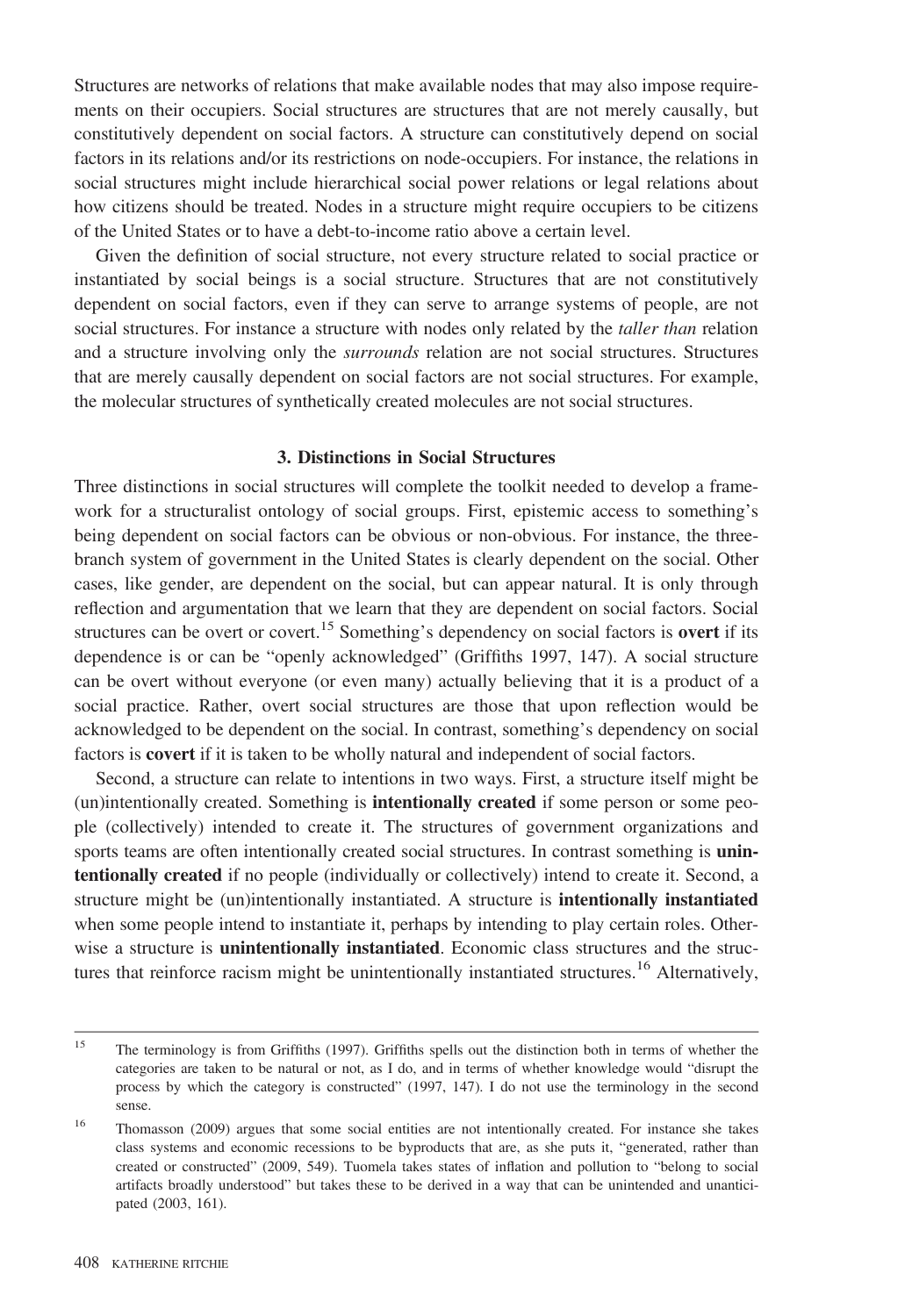class and race might involve structures that are intentionally created or instantiated by those in power to exploit and reinforce capitalism and white supremacy.

Structures are instantiated in space and time. Social structures are instantiated at points in history and in places with rich social, political, and cultural variation. A social structure being instantiated in one place or in one socio-political milieu need not be explanatory, predicative, or intuitive at a different place or time or in a different community (Spelman 1988). For instance, a racial or caste hierarchical structure instantiated in one society might not be instantiated in a different society. A country that was a monarchy (i.e., that involved an instantiation of a particular institutional structure) at one point in history might later become a democracy and involve an instantiation of, say, a threebranch government structure.

Often if a structure is intentionally created it will also be intentionally instantiated, but the two can come apart. For instance, suppose there is an unintentionally created hierarchical class structure, S. In a psychological experiment a researcher might intentionally organize her participants into a system that instantiates S. In this case the structure itself was not intentionally created, but it is implemented in a way that relies on researcher and participant intentions.

Third, social structures can be internal or external to a social group, object, or kind. To draw out the distinction I'll consider two examples that we return to in more detail in IV and V. First consider a baseball team. In Ritchie  $(2013, 2015)$  I argued that groups like teams, committees, and courts—what I'll call organized social groups—are entities with structures. They are structured wholes. On the view both members and structure are relevant to a group's synchronic and diachronic identity conditions. For instance, when a baseball team exists it has players and a structure. The structure consists of nodes that are defined, at least in part, by relations occupiers must bear to other node occupiers. The relations between nodes in a baseball team are internal to the team. It is the team itself that is configured or structured by the baseball team structure. A structure, S, is an **internal structure** relative to a realization by an object or system  $X$  just in case all the node's of S are occupied by elements of X and every element of X occupies some node of S.

Second, consider what it takes to be a woman. In feminist theory, gender is taken to depend on social factors like social norms, expectations, habits, judgments, constraints, and privileges. Moreover, many theorists take gender to be structural in the sense in which I use the term. For instance, Haslanger states "S is a woman iff S is systematically subordinated along some dimension (economic, political, legal, social, etc.) and S is 'marked' as a target for this treatment by observed or imagined bodily features presumed to be evidence of a female's biological role in reproduction" (2000, 39). MacKinnon (1989) argues that gender is a sexualized hierarchy of dominance and submission, in which women occupy submissive positions. On Haslanger's and MacKinnon's views the social group women is defined in terms of power relations that hold between women and men. While I am not arguing that either of these views is correct, they will be useful in illustrating the notion of an external structure.

On these conceptions of gender, a node labeled 'women' might be related to a node labeled 'men' by relations of sexual dominance (i.e., men sexually dominate women), economic subordination (i.e., women are economically subordinated in relation to men),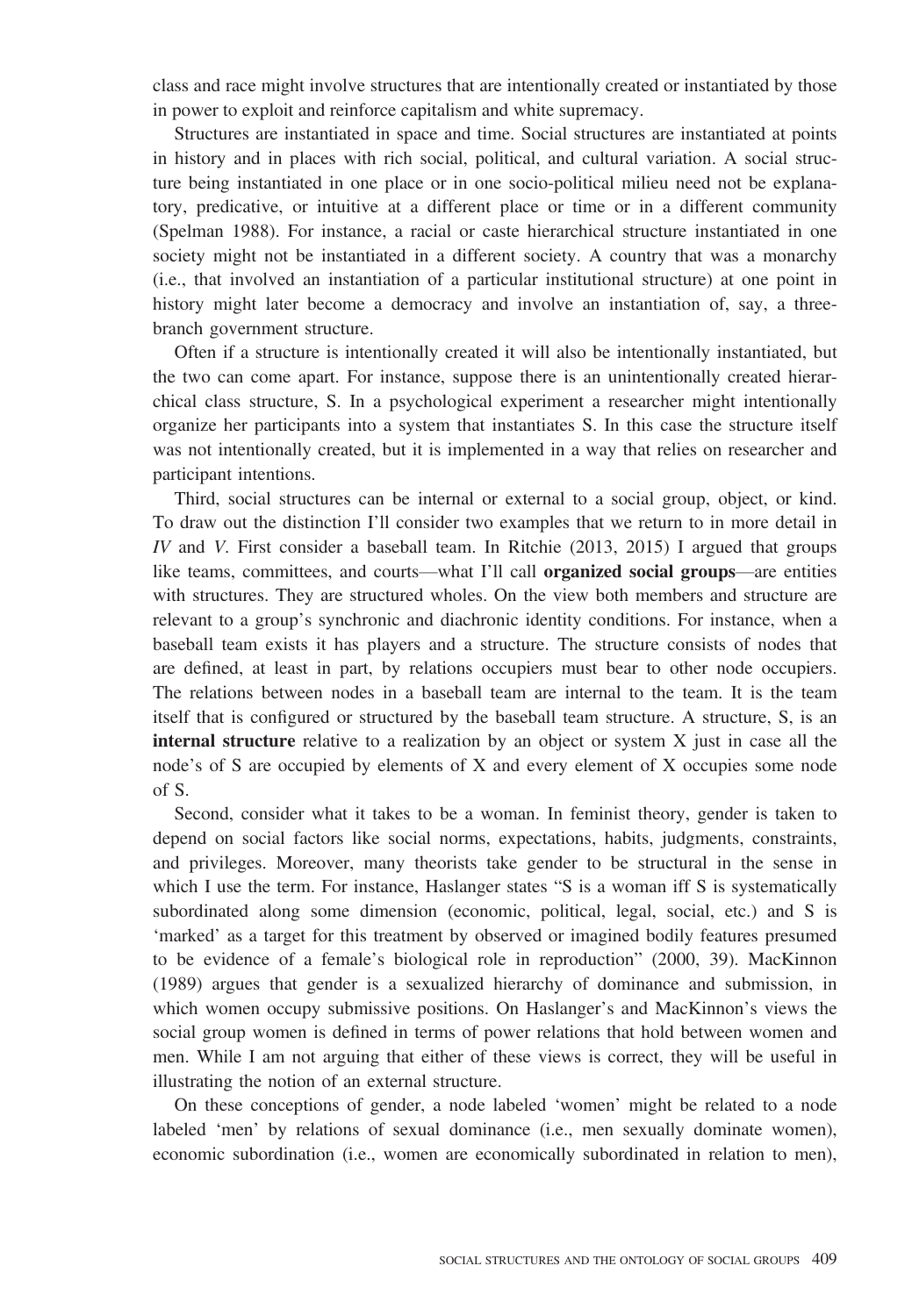and so on.<sup>17</sup> These relations relate the node 'women' to other nodes. They are outside or external to the node women. A structure, S, is an **external structure** relative to a realization by an object or system X just in case elements of X occupy only some node(s) of S and other nodes of S are occupied by entities or systems that are not elements of  $X<sup>18</sup>$ 

As the definitions make clear, the internal/external distinction is not a distinction that holds of a structure simpliciter, but rather a distinction that holds of realizations of structures. A structure might be internal relative to some system and external relative to another. For instance, while the structure of Major League Baseball's American League is internal to the league, it is external to each particular team.

Recall that one of our aims is to develop a framework that can meet the Goldilocks Constraint. The three distinctions discussed here as well as the definition of social structures above give us some resources to meet the constraint. Yet, there will still be many social structures that are instantiated by systems in ways that are counter-intuitive and that fail to figure in any causal or other explanations. These are structures that fail to, as Ruben puts it, single out people or groups "in a socially significant manner" (1985, 21). They fail to be explanatory or predictive in the way socially significant structures are. When discussing social positions, Haslanger draws a distinction between "thin" and "thick" positions. She states "thick" social positions "entail a broad range of norms, expectations, obligations, entitlements, and so on," whereas " '[t]hin' social positions carry very little social weight" (2003, 313). Similarly, Mallon states that social kinds are "categories that are or could be relevant or important or significant enough to figure in our successful theories" (2006, 6). As Haslanger and Mallon both note, much more could be said about what it is to carry social weight, be robustly explanatory, or be significant enough to figure in a successful theory. For our purposes I restrict our focus to social structures that meet at least one of the following conditions: (a) they intuitively exist or (b) they figure in causal or other explanations. Social structures like that of a baseball team clearly meet (a). Structures related to race, gender, class, and intersectional categories meet (b). Next, I turn to applying these distinctions to argue for a structuralist ontology of social groups.

#### 4. Organized Social Groups and the Goldilocks Constraint

Here I briefly outline the view that organized social groups are structured wholes defended in Ritchie (2013).<sup>19</sup> Then I show how the view meets the Goldilocks Constraint. Organized social groups often, but do not always, have internal social structures that are overt and intentionally created. So, although there are infinitely many structures, many social structures, and even more possible social structures, the structuralist view being developed here offers a limited ontology of actual organized social groups. Baseball teams and the Supreme Court are in, arbitrary combinations of people that are not internally structured or that do not have structures that are intuitive or explanatory are out.

<sup>&</sup>lt;sup>17</sup> This understanding of gender is not intersectional. I consider how to include intersectional categories in a structuralist view in V below.

<sup>&</sup>lt;sup>18</sup> Miller (2010) defines internal and external relations differently when theorizing about social institutions. On his usage internal relations are relations essential to the relata, whereas external relations are not essential to the relata. For instance, using his terminology *being married to* is internal to being a husband. On my terminology, being married to is external to being a husband, although it is internal to a married couple.

<sup>19</sup> The view is similar to neo-Aristotelian views like Fine (1999) and Koslicki (2008). See Ritchie (2013) for arguments that organized groups should not be identified with sets, aggregates, pluralities or fusions.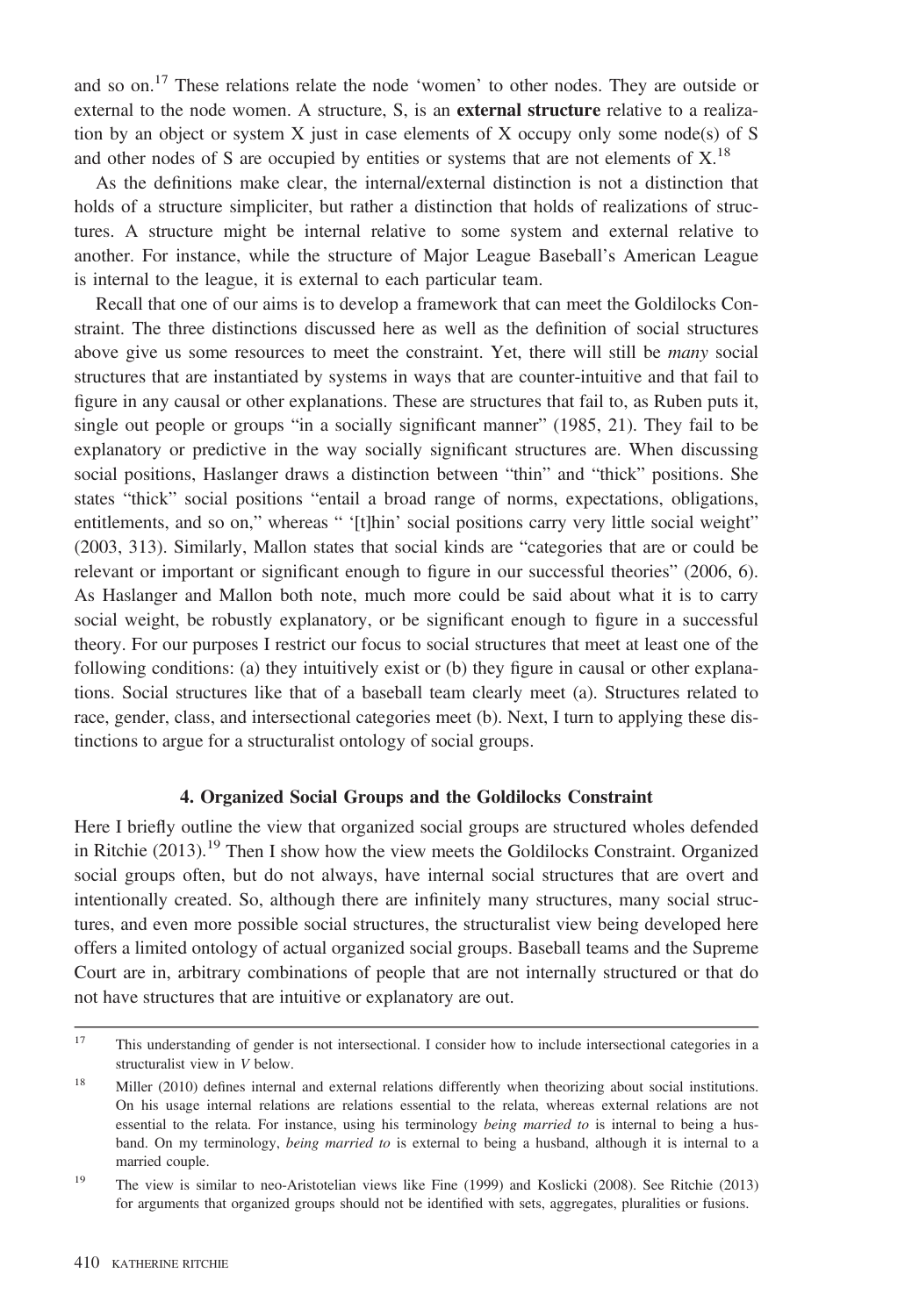Organized social groups have structures. A group's structure captures its functional organization. For instance, a baseball team's structure captures the functional roles of the catcher, pitcher, outfielders, etc. Relations might include calling the pitch, pitching to, returns the ball to, and so on.

Nodes in an organized social group's structure carry requirements on who can occupy them. Given the nature of organized group structures, all have the requirement that only people/social creatures or structured groups of people/social creatures can occupy nodes. They may also place requirements on, for instance, an occupant's age, citizenship, or state residency.<sup>20</sup>

While organized social groups must have people or social creatures as node occupiers, there are other social entities that are closely related that might have non-person node occupiers. For instance, a sports organization, like MLB also includes non-person corporate entities, stadiums, and bank accounts as node occupiers. Baseball games—a type of a social event—include organized social groups, as well as a field, bases, a ball, and so on. A general structuralist view of social ontology might include different structures or different restrictions on nodes to capture the nature of social entities that are not groups.

Organized social groups have structures, but they are not identical to structures. They are structures that have been realized by individuals. When an organized social group exists it has both a structure and some members who occupy the nodes in the structure.

To occupy a node in a structure an individual must bear the relations specified by the structure. These might connect the node to occupiers of other nodes or, in the case of reflexive relations, to the node-occupier herself. In some cases an individual being normatively bound by certain relations might be enough for someone to be a member of a group.<sup>21</sup> Membership conditions for organized social groups are given as follows:

Organized Social Group Membership: Some things, X, are the members of a group with structure S at time t and world w if, and only if, together X occupy the nodes of S at t and w (i.e., X are functionally related, or at least normatively bound, at t and w in the ways required by  $S^{22}$ 

Since someone can stand in a relation to another individual at one time (or world) without standing in it at every time (or world) group membership can change.

The synchronic identity conditions of organized social groups also impose requirements on membership and structure. In some cases there might be additional requirements on external relations to other groups (e.g., other teams), to non-group entities (e.g.,

<sup>&</sup>lt;sup>20</sup> As a limiting case a node might require that it be occupied by a particular person. For instance, if bands are structured wholes, some band structures might require that specific individuals occupy particular nodes. For instance, the existence of Radiohead might require that Thom Yorke occupy the node of lead singer.

<sup>&</sup>lt;sup>21</sup> For example, someone might be a bad shortstop. She might fail to field balls, fail to show up to practice, and so on. Yet, she is still bound by particular norms. Thanks to Amie Thomasson for suggesting an amendment in this vein.

<sup>&</sup>lt;sup>22</sup> 'Occupy the nodes of S' is a collective predicate. It applies to some things X without distributing to each of the individuals (contrast with 'is tall' in 'The players are tall'). Given this, there could be two groups with the same structure that are nevertheless distinct. For some things X might jointly occupy the nodes of S and some distinct things Y might occupy the nodes of S without it being the case that the Xs and the Ys occupy the nodes of S. Thanks to Bryan Pickel for discussion of a definition in Ritchie (2013) that led me to this amended definition.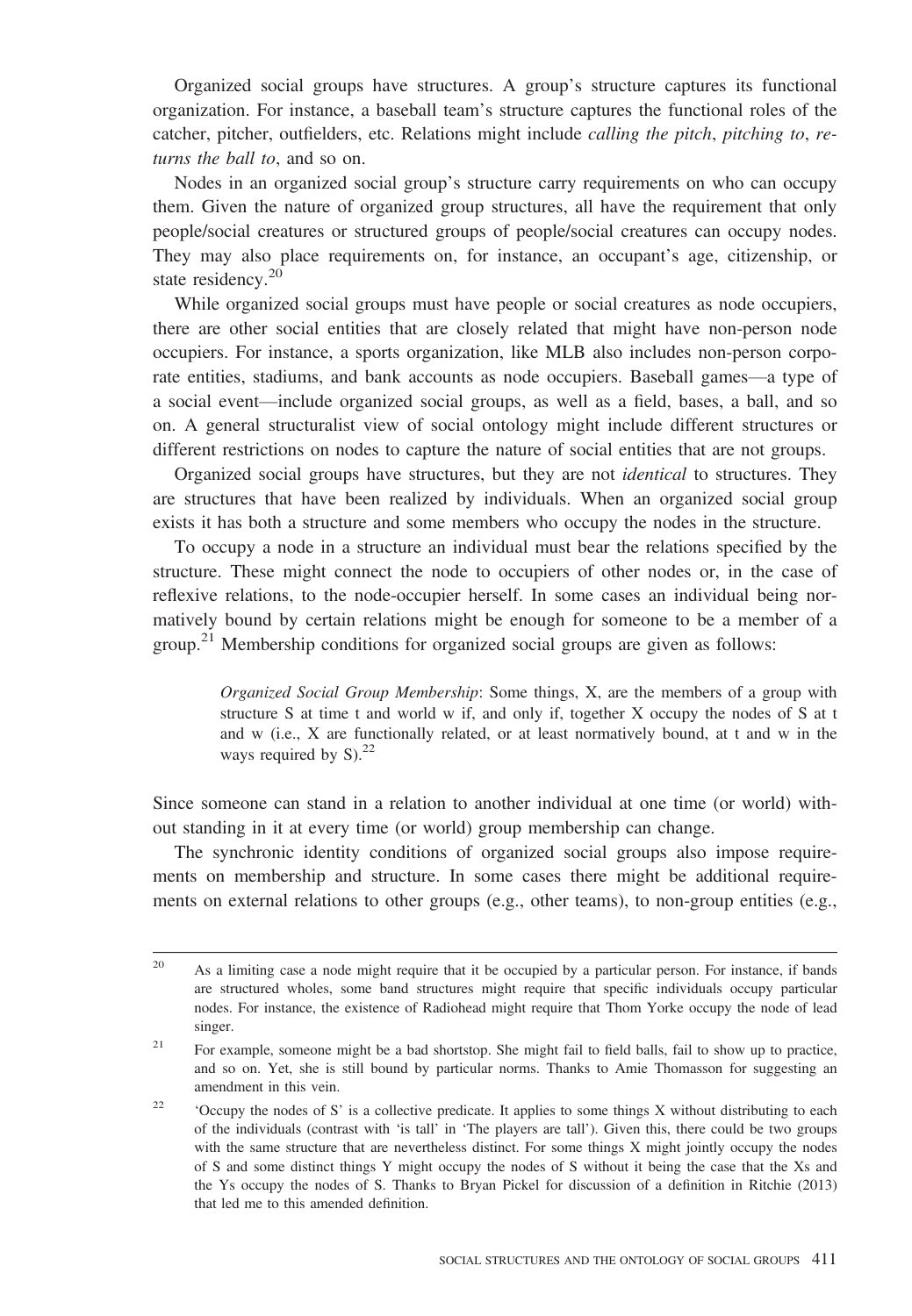charters), or to events (e.g., the World Series or a presidential decree). These may be specific to particular organized groups (e.g., the Supreme Court) or to organized group types (e.g., U.S. district courts). To allow for additional requirements and relations without giving precise metaphysical analyses of specific groups or group types, here I offer only a necessary condition for organized group identity. If a group's identity makes no requirements on relations it must bear to external entities, the condition is both necessary and sufficient:

Organized Social Group Identity: A group  $G_1$  and a group  $G_2$  are identical only if (1) for all t and all w, the structure of  $G_1$  at t at w is identical to the structure of  $G_2$  at t at w, and (2) for all t and all w and all x, x occupies node n in the structure of  $G_1$  at t at w if, and only if, x occupies n in the structure of  $G_2$  at t at w.

The condition requires that  $G_1$  and  $G_2$  are identical only if "they" co-vary in structure across times and worlds. The condition does not require that if  $G_1$  and  $G_2$  are identical then there is an unchanging structure that  $G_1$  and  $G_2$  have for all times and worlds.<sup>23</sup> A full account of the diachronic persistence conditions of organized social groups has not been offered here. The view allows for groups to persist through changes in members and through changes in structure. Causal origin plausibly figures in the persistence conditions of organized groups. A theory of the persistence of organized groups might also involve member intentions and the intentions of authoritative non-members. Other conditions might vary widely across organized group types. The view sketched here could be developed in various ways for different sorts of organized groups and according to one's general views of persistence.

The persistence and identity conditions offered here reveal that organized social groups are not simply pluralities of members as they can vary in members across times and worlds. Further, they can be extensionally coincident and not identical. For instance, imagine a case in which Dwayne, Kai, and Jingyih are all and only the members (at a time and world) of the Fencing Club and the Philosophy Club. If organized social groups were identical to pluralities of their members, the "two" clubs would be one. Yet, the clubs have different aims and goals. They have different structures and roles for individual members. They also have different (possible) histories and futures. While the clubs are presently and actually co-extensional, they are distinct. The view of organized social groups as structured wholes sketched here captures this. Next I turn to additional requirements on the social structures of organized social groups that will allow us to meet the Goldilocks Constraint.

The structures of organized social groups are social. They are structures that can only be defined with reference to social factors. Beliefs, intentions, habits, practices, and other social factors are also metaphysically necessary for and ground their existence or instantiation.

Consider two groups that are plausibly organized social groups—the Supreme Court and a family. Both have internal structures that are dependent on social factors. Yet, the way the structures relate to intentions and whether they are overt or covert differs. The structure of the Supreme Court is (at least primarily) intentionally constructed and implemented. It is through the efforts of writers of the constitution and subsequent politicians

<sup>23</sup> Thanks to Wesley Cray for comments that led to this clarification.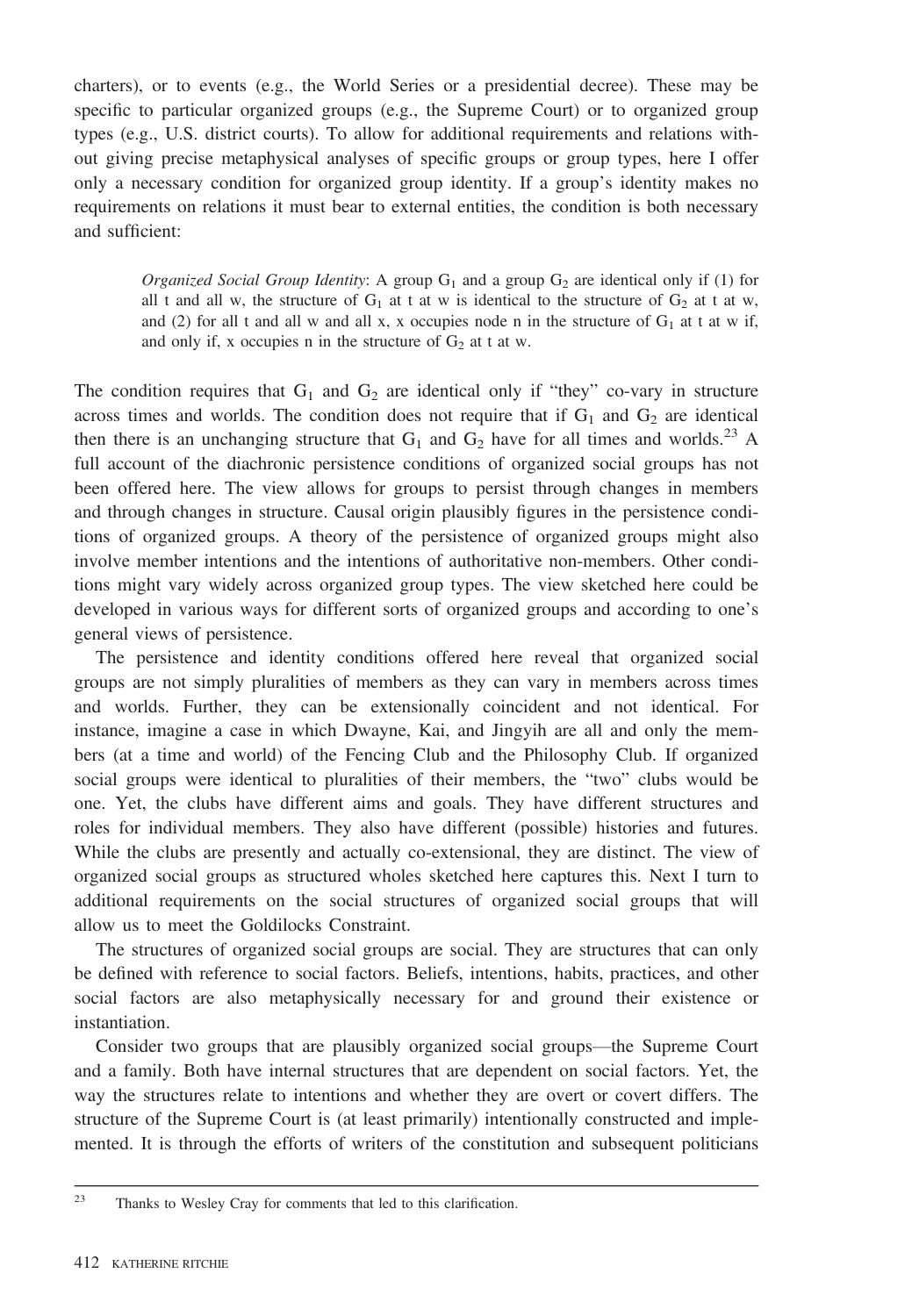that the structure and make-up of the Supreme Court is as it is. It was through the actions and intentions of George Washington, the first Chief Justice John Jay, associate judges Rutledge, Cushing, Wilson, Blair, and Iredell, members of Congress and, perhaps, collective acceptance by the American people that the Supreme Court structure and the Supreme Court came into existence. The structure of the Supreme Court and its relation to other branches of U.S. government evolved through actions and intentions (e.g., through John Marshall changing a practice so that the court handed down one opinion rather than each justice writing an individual opinion).

Intentions are also relevant to when the Supreme Court structure is instantiated in a system. In many cases, it is through the intentions of the members to collectively form an organized group (and through the intentions of each to play her or his role in the group) that a group structure is implemented. In other cases, someone in power might form an organized social group with specific members before those members have any intentions to play their required roles. Given societal power relations, this can be enough for the group to be formed. Yet, it still involves the intentions of someone with authority.

The structure of the Supreme Court is obviously dependent on social factors. No rational adult thinks that the organization of the Supreme Court, or the organizations of other governmental bodies, teams, clubs, or committees is independent of human social actions or that their structures are nomologically necessary. The structures of organized social groups like these are overt.

The structure of a family is somewhat different. In many instances while the roles that are defined for parents, children, aunts, cousins, grandfathers, and so on are dependent on social factors, they might be taken to be natural. For instance, that a mother is the primary caregiver might be taken to be wholly natural. However, the ways the role of a mother is defined and the ways it relates to other parental and familial roles varies drastically across times, cultures, and communities. Family structures are social, but can be covert. Since familial structures are sometimes thought to be natural, it is also plausible that some family structures are not intentionally constructed or implemented. They might be shaped by broader social factors, for instance, by a commitment to capitalism, the acknowledgment of gender pay inequity, or farming practices that require families to have many members. One's being a member of a particular family or a family adding new members need not be intentional.

I have sketched the view that organized social groups are structured wholes. On the view organized groups are internally structured. All organized group structures must meet the following conditions:

- (i) organized group structures are social structures
- (ii) organized group structures require that node-occupiers be people/social creatures or structured groups of people/social creatures.

Condition (i) requires that the definition of social structure be met. Condition (ii) requires that organized social groups have people or non-person social creatures as members. $24$ Since there are non-human social creatures condition (ii) allows for there to be non-

<sup>&</sup>lt;sup>24</sup> The second disjunct in (ii) allows for organized social groups to have other organized social groups as members. For instance, Congress might be argued to be a structured whole with the House of Representatives and the Senate as members. The House and the Senate are structured wholes.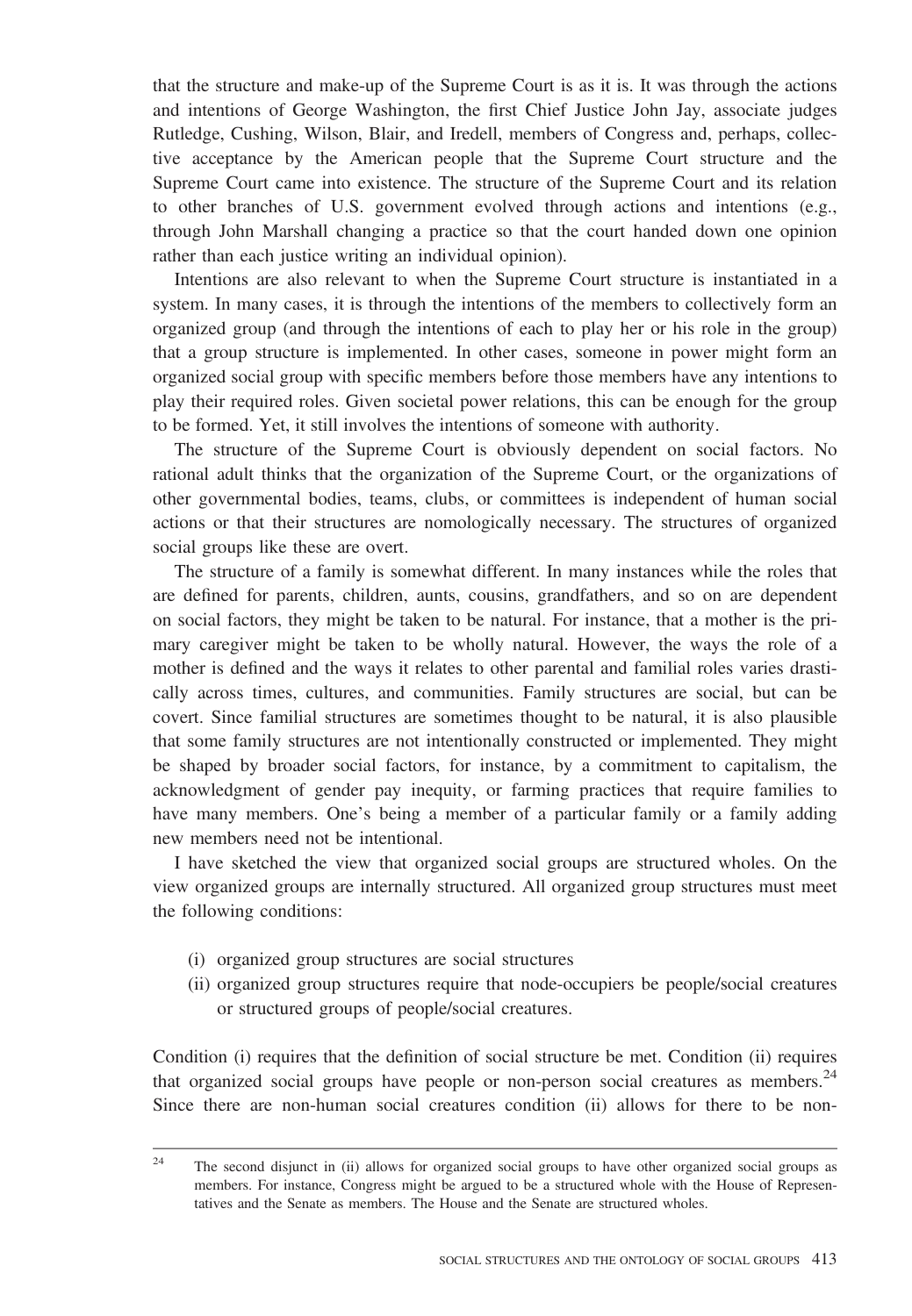human organized groups so long as they have internal social structures. Organized group social structures also often, but as the example of families illustrates need not always, meet the following two conditions:

- (iii) organized group structures are overtly dependent on social factors
- (iv) organized group structures are (at least primarily) intentionally created and instantiated.

Together these constraints yield an ontology of organized social groups that meets the Goldilocks Constraint. The Goldilocks Constraint states that an ontology of social groups should include intuitive and explanatory social groups without overgenerating social groups. The structuralist ontology of organized social groups I offered here correctly includes social groups like sports teams, government bodies, and committees that follow Roberts' Rules of Order as they have internal structures and meet (i)-(iv). Not every arbitrary collection is an organized social group. For instance, each of the following fails to be an organized social group by violating one or more of the constraints:

people (un)intentionally arranged forming an 'X' shape the moons of Jupiter amoebas floating in a petri dish women African Americans

Some do not involve social structures (people in an 'X' shape). Others do not involve people or social creatures (moons, amoebas). Others do not have internal organized group social structures (women, African Americans).<sup>25</sup> While I claim that women and African Americans are not organized social groups, they are social groups. In the next section I turn to examining another sort of group—a sort that includes groups like these.

# 5. Feature Social Groups and the Goldilocks Constraint

Economic classes, racial and gender groups, sexual orientation groups, and other groups that are central in our lives and our socio-political landscape categorize people in various ways. My aim here is not to argue for a specific view of gender, race, or any other group. Rather, I argue that a structuralist framework is amenable to various particular views of the nature of groups like these and provides resources to meet the Goldilocks Constraint. More would need to be done to show that a structuralist ontology of social

<sup>&</sup>lt;sup>25</sup> There are two worries one might have with the claim that the social groups women and African Americans do not involve an internal organized group structure. First, one might argue that there is structure within social groups like these since groups are intersectional. Yet, even on this view, the internal structure is not an organized group structure. It does not involve overt intentional roles like those set out in the organized group structure of a team or a committee. It does not create particular structured wholes like the Obama family or the Minnesota Timberwolves. Second, the claim that groups like these do not have an internal organized group structure does not entail the claim that, e.g., African Americans could not organize. Clearly there has been significant and important organizing within the African American community. Rather, the claim is that being a member of, e.g., the group African Americans does not require that one play a specific role in a particular structured whole. For instance, a person who is African American might be engaged with and play a role in a chapter of Black Lives Matter, but being African American does not require that one do so.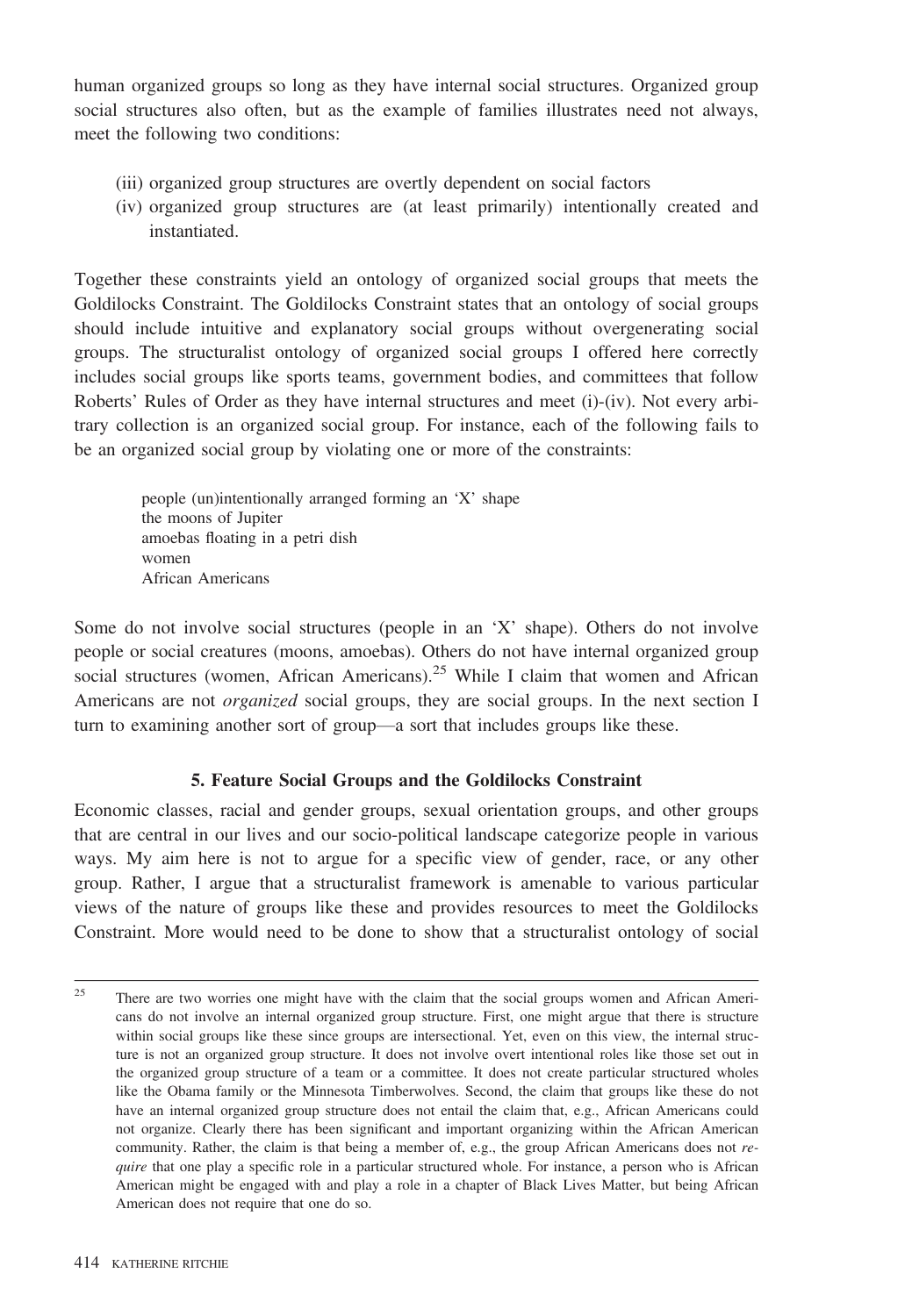groups is the most viable metaphysical model. The discussion here is meant to motivate that it is a promising framework that deserves further exploration.

On a structuralist framework, social groups like economic classes and gender groups involve shared social positioning in a way I spell out further below. They might also involve individuals being grouped or socially positioned due to other shared features. The shared properties could be more or less mind-dependent. For instance, on some views membership in a feature social group requires actually having certain biological features, ancestry, or falling above/below a certain debt-to-income ratio. These features are (at least largely) mind-independent. Alternatively, membership might depend on being judged or believed to have some particular feature (e.g., being judged to have ancestors from a particular part of the world). Or membership might require sharing a way of selfidentification or self-labeling, a way of acting, or a way of understanding the world. For instance, Gooding-Williams argues that being a black person involves identifying as black and starting "to make choices, to formulate plans, to express concerns, etc., in light of one's identification of oneself as black" (1998, 23). Greenwood argues that social groups involve "shared social forms of cognition, emotion, and behavior" (2003, 102). On my use of 'feature' individuals grouped according to others' judgments, being bound by common norms, self-identifying or self-labeling in a particular way, having shared ways of acting or cognizing, and so on all involve feature sharing. The features need not be mind-independent. The category of shared features is construed very broadly.

Rather than a single shared feature, groups might be specified in terms of a loose cluster of features. Doing so allows for one to be anti-essentialist about social groupings. Anti-essentialism involves a rejection of the view that there are some features that are necessary and sufficient to being, e.g., a woman. It involves a rejection of essentialism which, as Grillo puts it, "is the notion that there is a single woman's, or Black person's, or any other group's, experience that can be described independently from other aspects of the person—that there is an "essence" to that experience" (1995, 19). If membership in a group is specified in terms of a cluster or disjunction of features, one can avoid essentialism (Heyes 2000, Stoljar 2011).

On each of these views some feature or partially overlapping cluster of features is shared. Not all involve shared genetics or bodily features, but all involve some (cluster of) features. Given that there is some sharing of features (broadly construed), I'll call groups like these feature social groups.

Feature social groups figure in explanations, affect how we make sense of the world, and influence how we are treated and what expectations others have of us. In addition to features required for membership in a feature group, a person x being a member of a feature social group, G, can also figure in inductive inferences about additional features x has. For example, from the information that someone is a woman one might infer (perhaps unconsciously) that she has hair that reaches her shoulder. Feature groups meet the following definition of kinds—kinds are "categories or taxonomic classifications into which particular objects may be grouped on the basis of shared characteristics of some sort" (Koslicki 2008, 201). More specifically feature social groups are a variety of social kind.<sup>26</sup> Not all social kinds are feature social groups, for instance, money is plausibly a

<sup>26</sup> Haslanger describes gender and race as social kinds (2006). Diaz-Leon defines a social constructivist view of race as the view that "races should be identified with socially constructed properties, or social kinds" (2015, 547, emphasis original).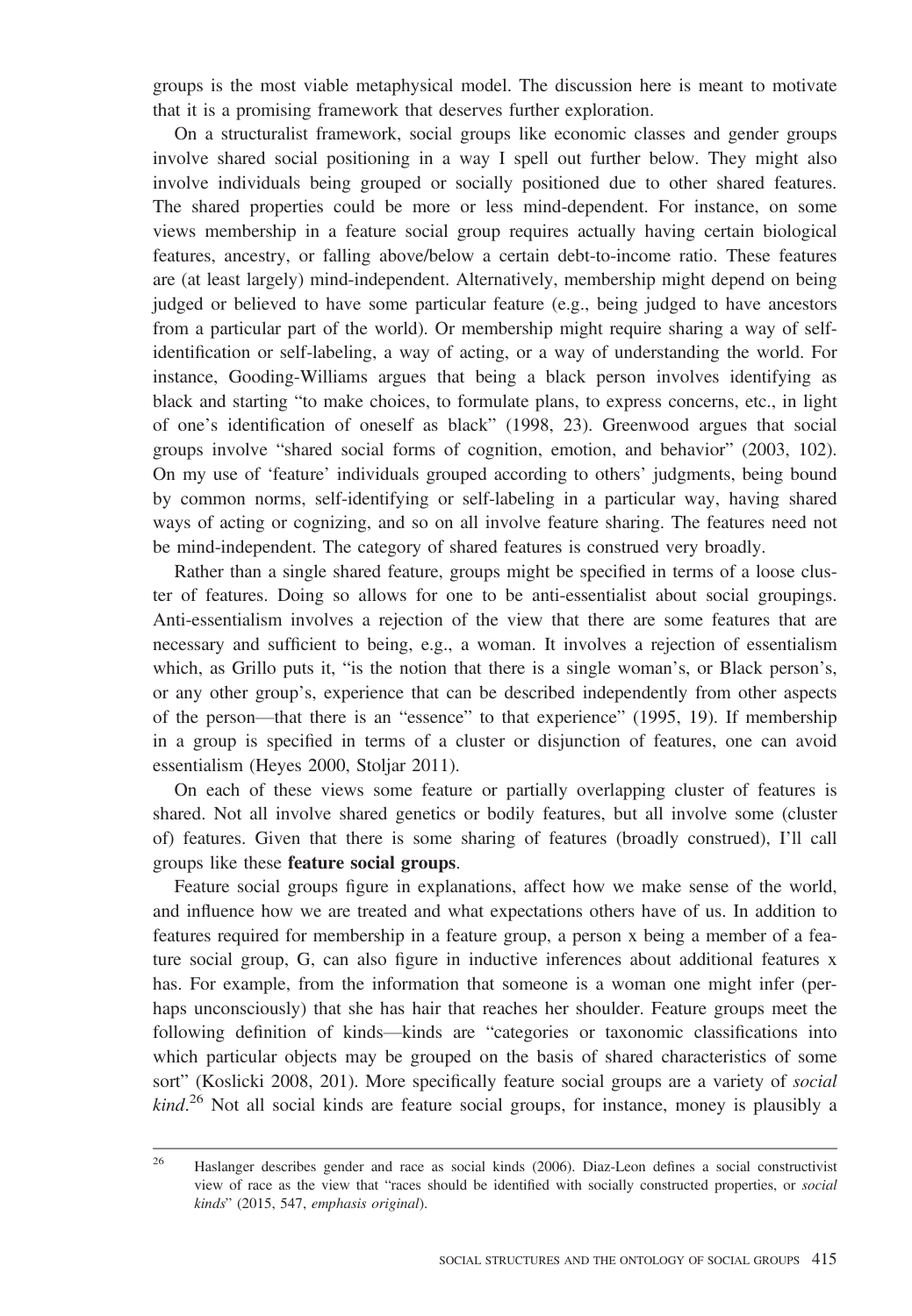social kind but not a feature social group. Feature social groups are just one important variety of social kind.

Social kinds, like natural kinds, involve shared features and figure in inductive inferences. While the relationship between social and natural kinds is not easy to pin down, $^{27}$ there are some apparent differences. Social kinds are dependent on social factors (e.g., practices and judgments). Social kinds don't seem to 'carve nature at the joints' in the way natural kinds are sometimes argued to. Conclusions we arrive at when making inductive inferences based on feature social groups may not be reliable and might reinforce oppressive norms. Moreover, it is the overwhelming consensus that racial groups one instance of the variety of social kind being discussed here—do not involve shared natural essences that explain personality, intellectual, and moral attributes.<sup>28</sup> Next, I develop a structuralist account of groups on which feature social groups—a particular sort of social kind—are nodes in social structures.<sup>29</sup>

Recall that nodes in structures are defined in terms of relations to other nodes and (possibly null) additional requirements on node-occupation. If feature social groups are social kinds that are nodes in social structures, they must be defined in terms of relations and (possibly) additional requirements on node-occupation. Gender groups, racial groups, and economic classes have been argued to depend on largely relational features as well as on other features that "mark" one for membership. While it is beyond the scope of this paper to systematically examine examples of all intuitive feature social groups, here I consider one example in some detail. This will serve to draw out the way that feature social groups rely on both relational/structural features and have additional requirements on group membership. It will also show how the structuralist framework could be adopted by a range of theorists who have argued for specific views of particular feature social groups (e.g., racial or gender groups). I am not arguing for a specific view of what it is to be black or to be a woman or to be gay. Rather, my aim is to begin to develop and motivate a more general structuralist view of the ontology of social groups. Using an example will be illustrative, even if one disagrees with the specifics of the views considered.

Let's return to the case of women. As we saw, Haslanger and MacKinnon argue that gender groups are positions in hierarchies of subordination/submission and privilege/dominance. Both views can be interpreted in a structuralist framework as identifying the feature social group women with a particular node in a social structure. The structures in which the nodes are positioned are constitutively dependent on social factors; they depend on social practices, patterns of interaction, agreements, beliefs, and so on. Gender structures could not be defined and would not exist without social factors. On the view

<sup>&</sup>lt;sup>27</sup> See Mason (2016) for arguments that some social kinds are more natural than others. Khalidi (2013, 2015a) argues that some social kinds are natural. Dupré (2004) argues that social kinds share some commonalities with biological kinds.

<sup>&</sup>lt;sup>28</sup> Mallon calls the denial of the view that racial groups explain "thick" characteristics like moral and intellectual attributes "the ontological consensus" (2004, 647). He notes that this is a consensus between both social constructionists (e.g., Alcoff (2006) and Mills (1998)) and racial eliminativists (e.g., Appiah (1985) and Zack (1994)).

<sup>&</sup>lt;sup>29</sup> The view I develop bears some similarities to Khalidi's view of natural kinds as nodes in causal networks. For instance, he states "[w]hat enables natural kind categories to play the role that they do in our inductive, explanatory, and taxonomic practices is that they consist of highly connected nodes in causal networks" (2015b, 9). Since our focus is on social groups, I won't argue for a view of other social kinds, e.g., money, nations, recessions, or corporations, here.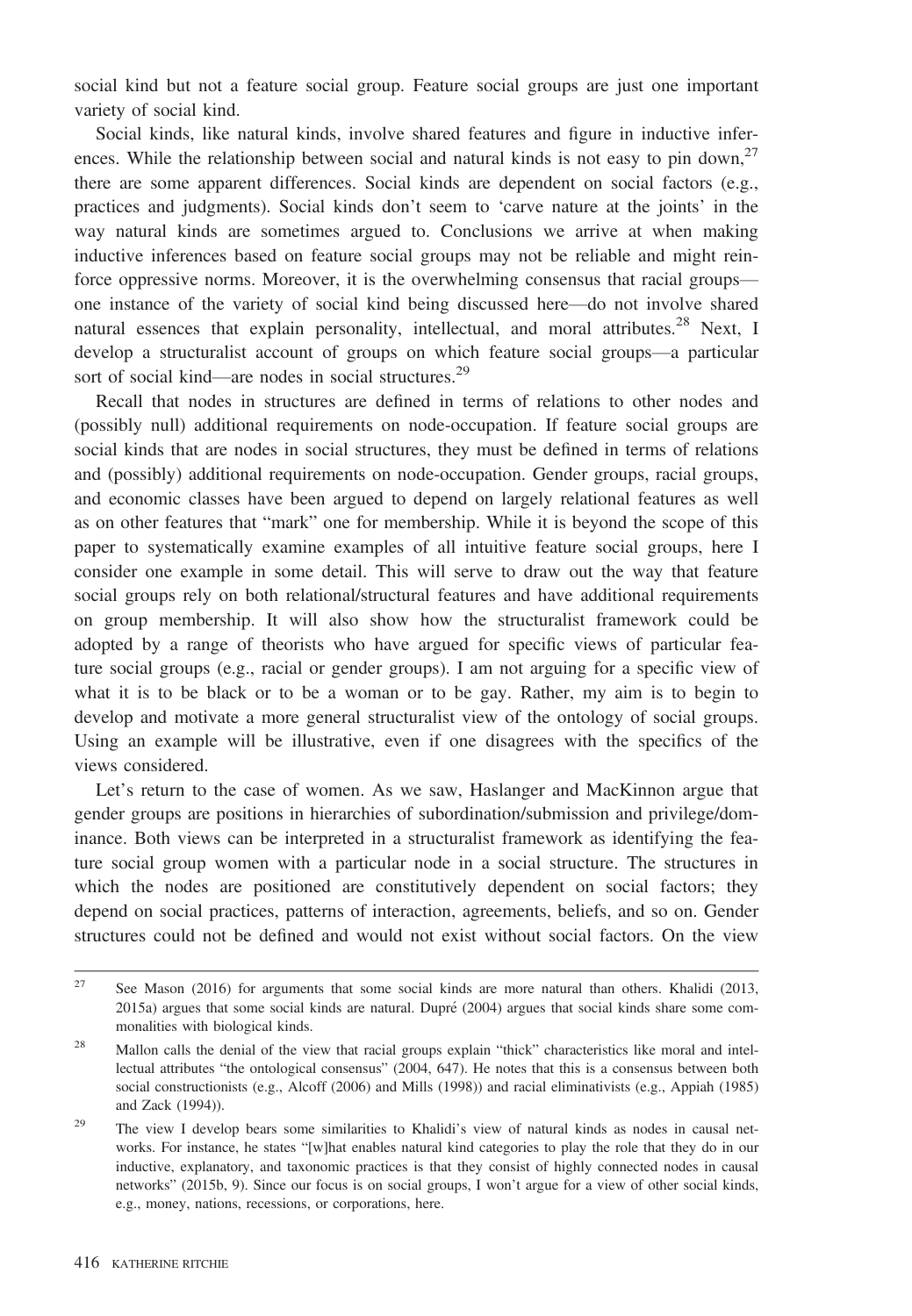of structures adopted here nodes can also require occupiers to meet further possibly nonrelational conditions. So, the view can accommodate Haslanger's requirement that "sexual difference functions as the physical marker to distinguish the two [gender] groups" (2000, 38). That is, one might be "marked" for membership in a gender group based on observed or imagined physical features.<sup>30</sup>

Haslanger and MacKinnon are not alone in proposing accounts of gender that can be interpreted as identifying gender groups with nodes in social structures. Let's consider one more account. Ásta argues for a highly context-dependent view of gender (2011, 2015). On her conferralist view someone is conferred a gender in a context based on certain target properties. She states "people taken to have the relevant target property (e.g., sex assignment) get conferred onto them constraints and enablements in the context and that is what gender in that context consists in" (2015, 889). On the conferralist view being a woman or being a man consists in constraints and enablements and requires having the feature of being conferred a social status. A proponent of a conferralist view could hold that women is a social kind that is defined in terms of constraints and enablements which are relations between people and other entities. Further, membership in the kind in a context (i.e., occupying a node in a context) requires that one be conferred the status through persistent judgments.

There are, of course, views of gender or other features that are not amenable to treatment in the ontological framework under development. For instance, a view on which gender is dependent solely on chromosomes and not on any social relations could be accommodated by a structuralist framework. Feature social groups do, however, seem to involve both relations to other groups and entities and additional possibly mind-dependent characteristics required for membership. Moreover, we saw that various prominent views of gender can be interpreted using the resources of social structures and nodes. While there is much more to be done to argue that all feature social groups are nodes in social structures, we have reason to think the view is promising.

At the end of III I stated that the social structures on which our inquiry would focus are those that are either intuitive or that figure in causal (or other) explanations. Gender structures figure in explanations and gender groups intuitively exist, so they meet the requirement. One might worry that focusing on gender groups fails to take intersectionality seriously. Intersectional critiques emphasize that focusing on a single dimension or axis of oppression yields theories that erase the most marginalized and that fail to account for how gender, race, class, sexual orientation, (dis)ability, and so on intersect in ways that are not additive (Crenshaw (1989, 1991)). For instance, Collins argues that "[i]ntersectionality refers to particular forms of intersecting oppressions" (e.g., race, gender, sexuality, nationality, age), that "oppression cannot be reduced to one fundamental type," and "that oppressions work together in producing injustice" (2000, 18). Similarly, Mohanty argues that views that take women to be "a stable category of analysis" are "simplistic formulations" which limit "the definition of the female subject to gender identity, completely bypassing social class and ethnic identities" (1984, 344).

<sup>&</sup>lt;sup>30</sup> Given the flexibility in the view being developed, the theory that identifying as a woman is central to being a woman could also be captured in a structuralist ontological framework. Identifying as a woman might be sufficient to "mark" one for membership in a group that also comes with specific norms, privileges, or limitations. In this way, the framework developed and motivated here does not fall prey to criticisms like those given by Jenkins (2015) that Haslanger's view of gender is trans exclusionary.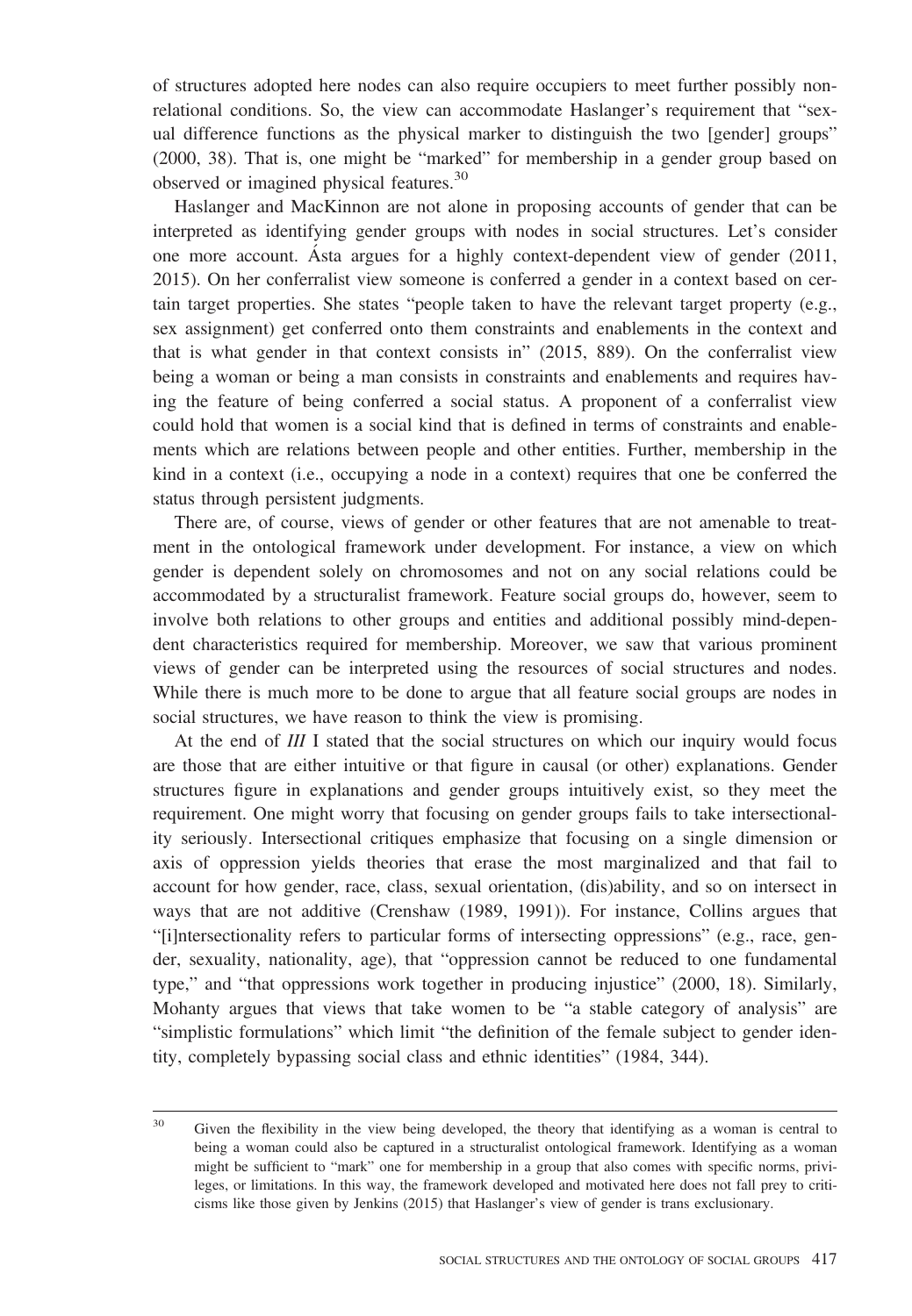While our aim to meet the Goldilocks Constraint requires that not every arbitrary collection of people forms a social group, the view allows for the existence of intersectional groups.<sup>31</sup> Here I outline one way that a structuralist framework could be used to give an ontology of intersectional groups. Again, as emphasized in setting out the structuralist framework above, I do not intend to argue for a specific view of intersectional groups. Rather I am sketching how a structuralist view of social groups can be intersectional.<sup>32</sup>

In theorizing about intersectional groups in a structuralist framework one must use care not to fall back on the sort of single-axis framework that is the subject of intersectionality critiques. For instance, suppose one were to posit a gender structure with nodes for gender groups and a race structure with nodes for racial groups and combine these structures into a larger structure with relations between the various groups. In theorizing about gender groups one would likely be obscuring issues about race. Similarly, in theorizing about racial groups one would plausibly be obscuring issues about gender. Yet, this is precisely what is criticized by intersectional theorists. One is obfuscating the experiences and existence of the most marginalized.

Even if a metaphysical model that conjoined a racial and gender structure could avoid marginalizing, it is not clear that it could accurately capture the intersectional groups that one might hold are part of an ontology of social groups. Let me explain. Women are racialized in various ways. There are Asian women, black women, Latinx women, white women, and so on. This means that on the model just proposed, the node labeled 'women' would need to be related to every racial group node. But, Asian women are not people in a gender group who are related to people in a racial group. Rather they are individuals who are in a gender group, in a racial group, and in an intersectional racialized gender group. To avoid the problems arising from positing separate structures that are combined through relations, it would be better to posit distinct structures that vary in their complexity.

There are many social structures that are instantiated. Social structures can include nodes for more or less "fine-grained" intersectional groups. For instance consider three sorts of social structures: (i) a social structure involving economic class features and relations, (ii) a social structure involving class and race features and relations, and (iii) a social structure involving features and relations related to class, race, and gender. The first might include three nodes for working, middle, and upper-class people. The second will include nodes for groups like upper-class black people, middle class black people, and working class black people. Finally, the third will include social groups (i.e., nodes) like upper-class Latinx women and middle-class Latinx men. While there will obviously be similarities between these structures, none are proper parts of any others. For instance, (iii) does not include a node for upper-class people, so (i) is not a proper part of it. The intersectional groups that are components of more complex structures do not arise from merely adding together less complex single-axis structures.

<sup>&</sup>lt;sup>31</sup> Intersectionality is primarily a theory about interlocking forms of oppression rather than a view about groups (Collins & Bilge (2016)). If social groups are defined in terms of oppression, then it seems that intersectionality ought to be taken seriously by a metaphysics of groups. If social groups are not defined in terms of oppression, it is less clear that intersectionality must be accounted for by an ontological view, although it is still certainly relevant for social and political projects.

<sup>&</sup>lt;sup>32</sup> The general structuralist framework I am developing here could also be used to develop non-intersectional models of social groups. These will be models that may obscure and reinforce oppression. The framework itself does not rule them out, but other factors can.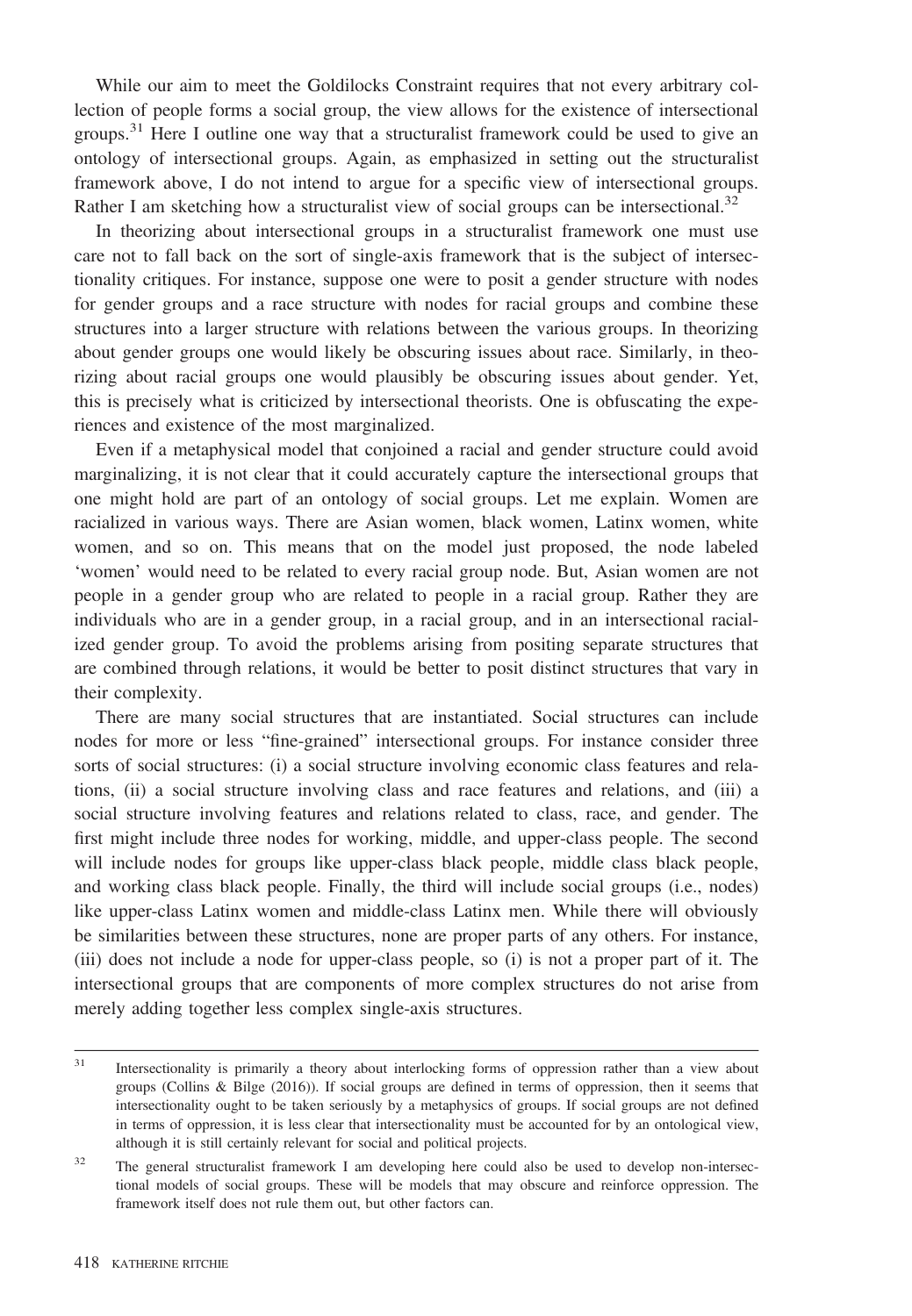In some social-political contexts social structures that are fairly minimal and involve nodes for, e.g., economic classes or gender groups could serve in explanations and predictive generalizations. For instance, women quite generally are expected to engage in emotional labor. An explanation in terms of women can be useful. This is not to say that intersectional groups do not exist or that other aspects of a person's identity are thereby irrelevant. Rather, the account allows for the existence of gender groups as well as intersectional groups.

Explanations that appeal to, say, gender groups, rather than intersectional groups, might also obscure or reinforce oppression. To avoid these problems and to offer more nuanced and predictively accurate explanatory models, intersectional feature groups like workingclass Asian American women might be appealed to. As long as a feature social group is intuitive or figures in explanations and predictive generalizations, they can be included in an ontology of social groups that meets the Goldilocks Constraint. Significantly more would need to be said to offer a fully spelled out structuralist view of intersectional groups. My aim here was to show that intersectional groups are not ruled out given the Goldilocks Constraint and that the structuralist framework provides resources that could be used to offer an account of some metaphysical issues related to intersectionality.

I have sketched and motivated the view that feature social groups are nodes in social structures. The view entails that feature social groups are *externally* structured. Not every node in a social structure is a feature social group. Feature social groups are nodes in social structures that meet the following conditions:

- (i) they must be defined, at least in part, in terms of social factors,
- (ii) they must restrict occupation to people/social creatures, and
- (iii) they must allow for multiple occupiers at a time and world.

The first condition takes feature social groups to themselves be constitutively dependent on social factors. The condition is required given the possibility of social structures that involve some nodes that are not defined in terms of or dependent on social factors. Given (i) such nodes are not feature social groups. Condition (ii) captures that feature social groups are groups of people or non-person social creatures. While there are plausibly many other social kinds that have objects, events, or non-social creatures as instances, these are not our current focus. Finally, (iii) is required as we are considering social groups. Feature social groups are kinds rather than roles for one individual or a particular object. Condition (iii) ensures that roles like the U.S. President are not feature groups.

On the view being developed, feature social groups are nodes with restrictions on occupiers in social structures. The examples of feature social groups considered thus far are plausibly nodes in covert unintentional social structures. To return to the example of gender, de Beauvoir claimed that "social discrimination produces in women moral and intellectual effects so profound that they appear to be caused by nature" (1949/1972, 18). Building on the idea, Frye argues that the scale of oppressive structures can also make them difficult to notice. She argues that "one can study the elements of an oppressive structure with great care and some good will without seeing the structure as a whole" (1983, 5). While many feature social groups might be nodes in covert unintentional social structures, I do not impose this is a requirement on feature social groups.

There might be overt intentional social structures that also have nodes that are feature social groups. For example, doctors might be a feature social group that is part of an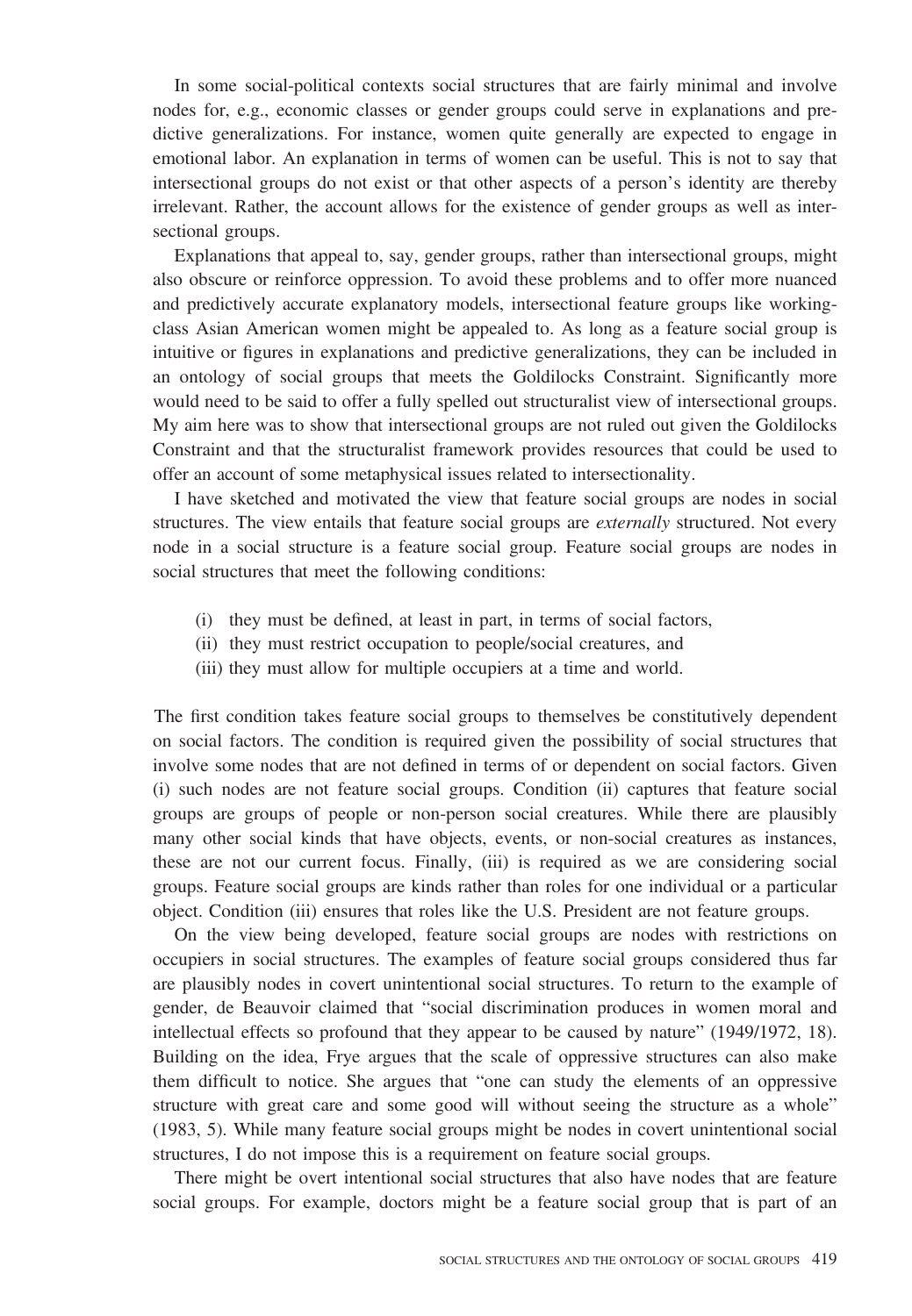overt social structure involving hospital administration, insurance companies, legal policies, relations to other staff, patients, buildings, and so on. Arguably, such a structure would be overt and at least partially intentionally created. The distinction between overt/ covert and intentional/unintentional structures might mark regularities in some aspects of feature groups. For instance, it might be that feature groups that are nodes in covert (primarily) unintentional structures are likely to be those that are involved in widespread oppression. The additional work required to see that social factors are relevant could help explain the persistency of certain forms of subordination or oppression.

The structuralist view of feature social groups—a certain sort of social kind—as nodes in structures also offers a new way to understand the metaphysics of kinds. In some sense, kinds seem to be (clusters of) properties. In another sense, kinds seem to be the sorts of things that have members. Many working on natural kinds argue that kinds are properties or clusters of properties,  $33$  but one could also argue that kinds are entities that are more class- or group-like.<sup>34</sup> The view offered here, on which feature social groups are social kinds which are (certain sorts of) nodes in social structures is amenable to both approaches. Nodes are defined in terms of relations and other features. They can be understood to be (clusters of) properties. On this view they are intensional or hyperintensional entities. Alternatively, one could take kinds to be entities that are more class-like. The view that kinds are nodes in structures also delivers classes of entities that vary across times and worlds (i.e., the class at a world-time has all and only node occupiers as members at that world-time).

Given the actual social structures that exist economic classes, and racial, ethnic, and gender groups are feature social groups. Not every random group of people is a feature social group. For instance, people with larger left ears than right ears or being one of Albert Einstein, you, Ruth Bader Ginsberg, and LeBron James are not feature social groups. Given our actual social practices, intentions, beliefs, patterns of actions, and so on there is no social structure with a node for people with larger left ears than right ears. If our practices were different, there could be a social structure with such a node but at the actual world there is not. The Goldilocks Constraint requires that an ontology of social groups includes the intuitive and explanatory social groups without overgenerating. The view sketched here takes feature social groups to be social kinds that are nodes in social structures that meet conditions (i)-(iii). While there are infinitely many structures, many social structures, and even more possible social structures, the actual ontology of feature social groups is limited. Racial and gender groups are feature social groups, collections of people who have visited Boise, Idaho or who have an odd number of hairs on their heads are not.

#### 6. Concluding Remarks

By centering our ontology of social groups on social structure and by drawing epistemic and metaphysical distinctions among social structures, the Goldilocks Constraint can be met. The structuralist social ontology sketched and motivated here includes social groups like Muslims, women, and lesbians as well as intersectional groups like working-class black Brazilian trans women. It also includes organized groups like the New York Knicks and the Supreme Court. Groups that are part of our common sense ontology and

<sup>33</sup> See, e.g., Armstrong (1978), Millikan (1999), Boyd (1991).

<sup>&</sup>lt;sup>34</sup> For a view on which kinds are sui generis class-like entities see Summerford (2003).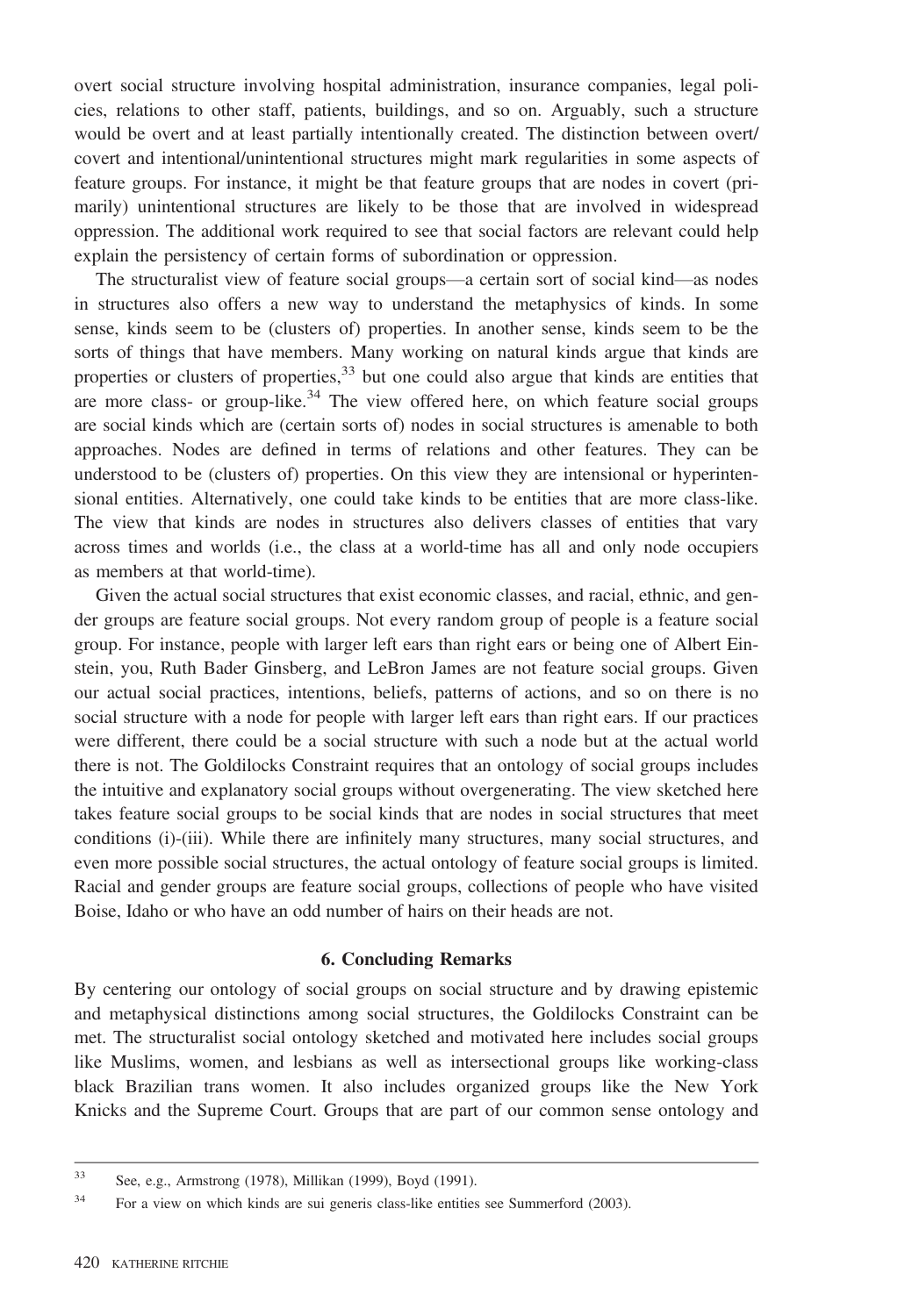those that figure in explanations are included, gerrymandered collections of people are not. Moreover, a structuralist social ontology unifies social groups within one framework, while maintaining important metaphysical distinctions between them. On the account, organized social groups are wholes with internal social structures that are often overt and intentional and feature social groups are social kinds that are nodes in social structures. Structure is at the core of both views.

The framework developed herein also provides the resources for a broad and encompassing view of social ontology. For instance one could argue that artifacts, like cars or guitars, are wholes that are internally structured by overt intentional social structures (Fine (1999), Koslicki (2008)). Social kinds like money and property could be identified with nodes in social structures with different restrictions than those relevant for an account of feature social groups. Social roles for individuals like the Prime Minister of Canada might be identified with nodes that are kind-level individuals (Carlson (1977)).

Focusing on social structures provides resources to clarify the nature of various social groups and opens promising lines for future inquiry in social ontology. A structuralist view of social ontology has a lot to offer.

#### References

- Alcoff, L. (2006). Visible Identities: Race, Gender, and the Self. New York: Oxford University Press.
- (2000). Who's Afraid of Identity Politics? In P. M. L. Moya & M. R. Hames-García (Eds.), Reclaiming Identity: Realist Theory and the Predicament of Postmodernism (pp. 312–344). Berkeley: University of California Press.
- Appiah, A. (1985). The Uncompleted Argument: Du Bois and the Illusion of Race. Critical Inquiry, 12(1), 21–37.
- Armstrong, D. M. (1978). Universals and Scientific Realism. Cambridge University Press.
- Ásta. [published as Ásta Sveinsdóttir] (2015). Social Construction. Philosophy Compass, 10/12, 884–892.
- (2011). The Metaphysics of Sex and Gender. In C. Witt (Ed.), Feminist Metaphysics: Explorations in the Ontology of Sex, Gender and the Self (pp. 47–65). Dordrecht: Springer.
- Bird, A. (2007). Nature's Metaphysics: Laws and Properties. Oxford: Oxford University Press.
- Boyd, R. (1991). Realism, Anti-Foundationalism and the Enthusiasm for Natural Kinds. Philosophical Studies, 61, 127–148.
- Carlson, G. (1977). Reference to Kinds in English. Ph.D. Dissertation, University of Massachusetts, Amherst.
- Collins, P. H. (2000). Black Feminist Thought: Knowledge, Consciousness and the Politics of Empowerment. (2nd Ed.). New York: Routledge.

, & Bilge, S. (2016). Intersectionality. John Wiley & Sons.

- Crenshaw, K. W. (1991). Mapping the Margins: Intersectionality, Identity Politics, and Violence against Women of Color. Stanford Law Review, 43(6), 1241–1299.
- Crenshaw, K. (1989). Demarginalizing the Intersection of Race and Sex: A Black Feminist Critique of Antidiscrimination Doctrine, Feminist Theory and Antiracist Politics. University of Chicago Legal Forum, 139–167.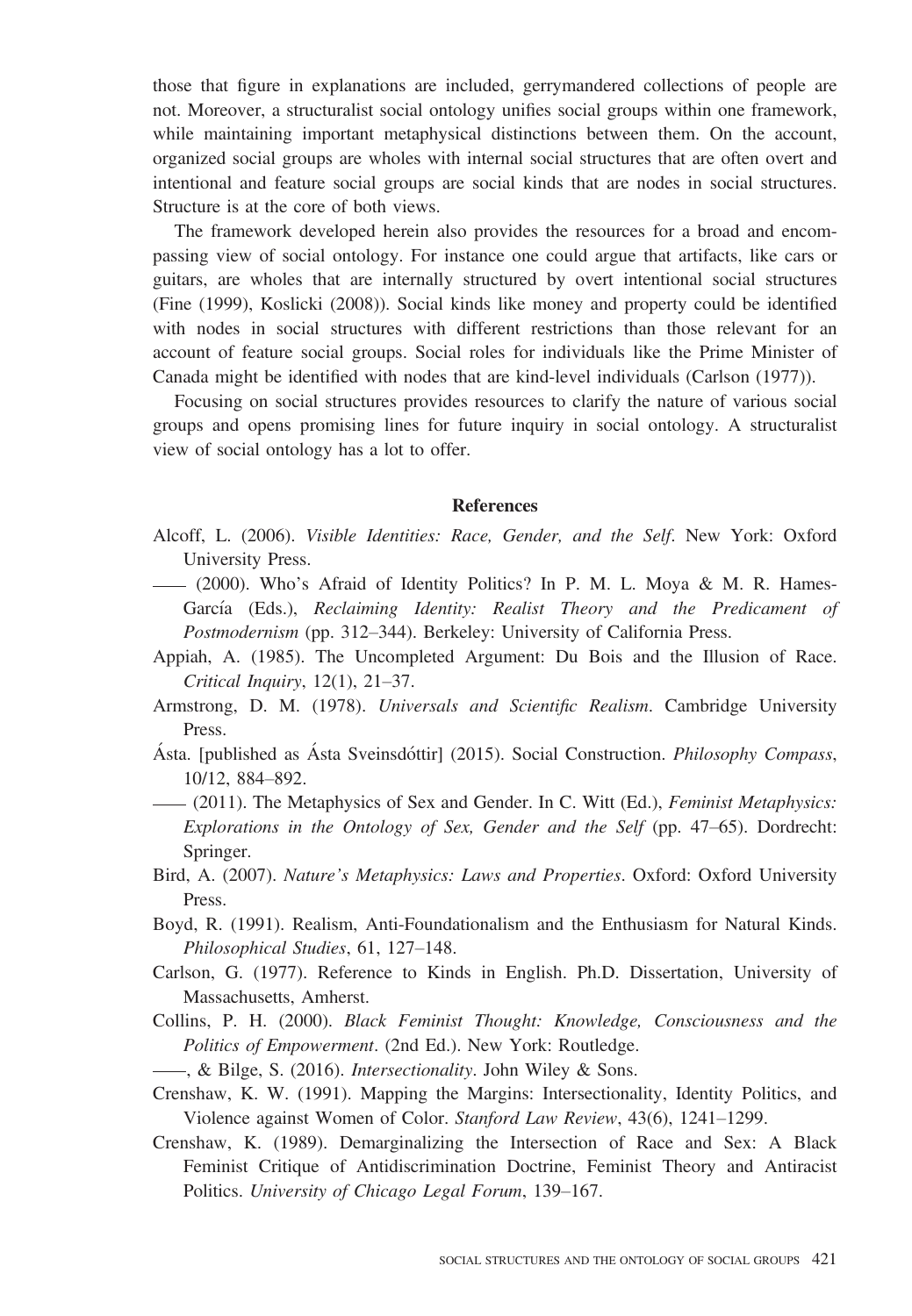De Beauvoir, S. (1949/1972). The Second Sex. Harmondsworth: Penguin.

- Diaz-Leon, E. (2015). In Defense of Historical Constructivism about Races. *Ergo*, 2(21), 547–562.
- Dupré, J. (2004). Human Kinds and Biological Kinds: Some Similarities and Differences. Philosophy of Science 71(5), 892–900.
- Durkheim, E. (1895) The Rules of Sociological Method, in Steven Lukes (ed.), W. D. (Trans.), Durkheim: The Rules of Sociological Method and Selected Texts on Sociology. New York: Macmillan.
- Elder-Vass, D. (2007). Social Structure and Social Relations. Journal for the Theory of Social Behavior, 37(4), 463–477.
- Epstein, B. (forthcoming). What are Social Groups? Their Metaphysics and How to Classify Them. Synthese.
- (2015). The Ant Trap: Rebuilding the Foundations of the Social Sciences. New York: Oxford University Press.
- Fine, K. (1999). Things and Their Parts. Midwest Studies in Philosophy 23(1), 61–74.
- Fleetwood, S. (2008). Institutions and Social Structures. Journal for the Theory of Social Behavior 38(3), 241–265.
- Fraser, N. (1996). Social Justice in the Age of Identity Politics: Redistribution, Recognition, Participation. The Tanner Lectures on Human Values.
- Frye, M. (1983). The Politics of Reality: Essays in Feminist Theory. The Crossing Press.
- Gelman, S. A. (2003). The Essential Child: Origins of Essentialism in Everyday Thought. Oxford University Press, USA.
- Giddens, A. (1979). Central Problems in Social Theory: Action, Structure and Contradictions in Social Analysis. Berkeley: University of California Press.
- (1981). A Contemporary Critique of Historical Materialism. Berkeley: University of California Press.
- Gilbert, M. (1989). On Social Facts. Princeton, N.J.: Princeton University Press.
- Griffiths, P. E. (1997). What Emotions Really Are. Chicago: The University of Chicago Press.
- Gooding-Williams, R. (1998). Race, Multiculturalism, and Democracy. Constellations 5(1), 18–41.
- Greenwood, J. (2003). Facts, Social Groups and Social Explanations. Noûs 37(1), 93– 112.
- Grillo, T. (1995). Anti-Essentialism and Intersectionality: Tools to Dismantle the Master's House. Berkeley Women's Law Journal 10(1), 16–30.
- Hacking, I. (1995). The Looping Effects of Human Kinds. In D. Sperber, D. Premack & A. J. Premack (Eds.), Symposia of the Fyssen Foundation. Causal Cognition: A Multidisciplinary Debate. (pp. 351–394). New York, NY, US: Clarendon Press/ Oxford University Press.
- Haslanger, S. (2016). What is a (Social) Structural Explanation? Philosophical Studies, 173, 113–130.
- (2015). Distinguished Lecture: Social Structure, Narrative and Explanation. Canadian Journal of Philosophy, 45(1), 1–15.
- (2011). Ideology, Generics, and Common Ground. In C. Witt (ed.), Feminist Metaphysics: Explorations in the Ontology of Sex, Gender and the Self (pp. 179– 207). Dordrecht: Springer.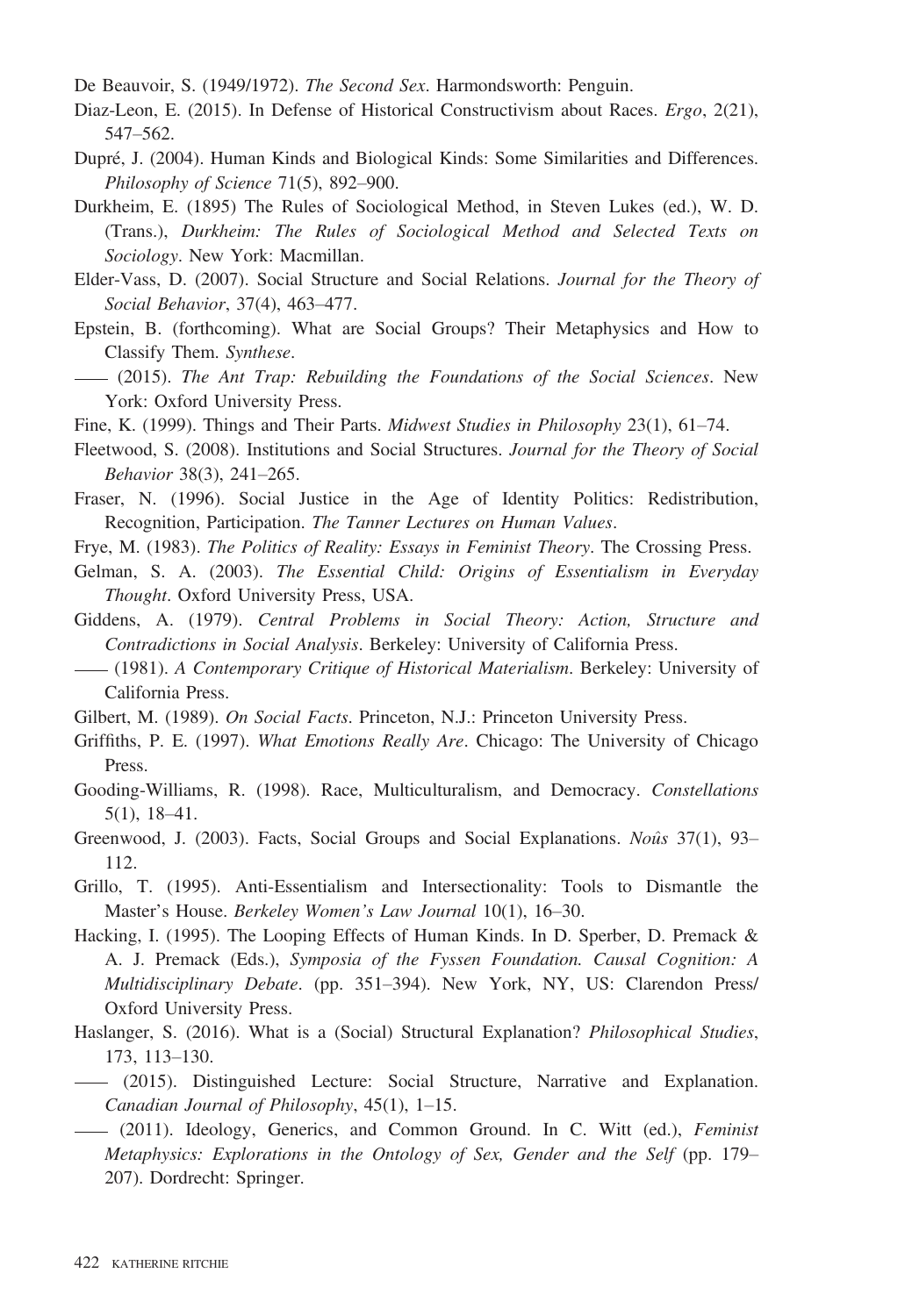- (2007). But Mom, Crop-Tops are Cute! Social knowledge, Social Structure and Ideology Critique. Philosophical Issues, 17(1), 70–91.
- (2006). Philosophical Analysis and Social Kinds—What Good Are Our Intuitions? Proceedings of the Aristotelian Society, 106(1), 89–118.
- (2003). Social Construction: The "Debunking" Project. In F. Schmitt (ed.) Socializing Metaphysics: The Nature of Social Reality (pp. 301–325). Lanham, MD: Rowman & Littlefield.
- (2000). Gender and Race: (What) are They? (What) Do We Want Them To Be? Noûs, 34, 31–55.
- Heyes, C. (2000). Line Drawings: Defining Women through Feminist Practice. Ithaca, NY: Cornell University Press.
- Jenkins, K. (2015). Amelioration and Inclusion: Gender Identity and the Concept of Woman. Ethics, 126(2), 394–421.
- Khalidi, M. (2015a). Three Kinds of Social Kinds. Philosophy and Phenomenological Research, 90, 96–112.
- (2015b). Natural Kinds as Nodes in Causal Networks. Synthese, 1–18.
- (2013). Kinds (Natural Kinds vs. Human Kinds). In B. Kaldis (ed.) *Encyclopedia of* Philosophy and the Social Sciences. Thousand Oaks, CA: Sage.
- Koslicki, K. (2008). The Structure of Objects. Oxford: Oxford University Press.
- Ladyman, J., & Ross, D. (2007). Every Thing Must Go: Metaphysics Naturalized. Oxford University Press.
- Leslie, S. J. (2013). Essence and Natural Kinds: When Science Meets Preschooler Intuition. Oxford Studies in Epistemology, 4, 108–165.
- MacKinnon, C. (1989). Toward a Feminist Theory of the State. Cambridge: Harvard University Press.
- Mallon, R. (2014). Naturalistic Approaches to Social Construction. In E.N. Zalta (ed.) The Stanford Encyclopedia of Philosophy (Winter 2014 Edition).
- (2004). Passing, Traveling and Reality: Social Constructionism and the Metaphysics of Race. Noûs, 38(4), 644–673.
- Mason, R. (2016). The Metaphysics of Social Kinds. Philosophy Compass, 11, 841–850.
- Miller, S. (2010). The Moral Foundations of Social Institutions: A Philosophical Study. Cambridge University Press.
- Millikan, R. (1999). Historical Kinds and the Special Sciences. Philosophical Studies, 95, 45–65.
- Mills, C. (1998). Blackness Visible: Essays on Philosophy and Race. Ithaca: Cornell University Press.
- Mohanty, C. T. (1984). Under Western Eyes: Feminist Scholarship and Colonial Discourses. Boundary 2, 12/13, 333–358.
- Porpora, D. (2007). On Elder-Vass: Refining a Refinement. Journal for the Theory of Social Behavior, 37(2), 195–200.
- (1989). Four Concepts of Social Structure. Journal for the Theory of Social Behavior, 19(2), 195–211.
- Resnik, M. D. (1997). Mathematics as a Science of Patterns. New York: Oxford University Press.
- Ritchie, K. (2015). The Metaphysics of Social Groups. Philosophy Compass, 10(5), 310– 321.
- (2013). What are Groups? *Philosophical Studies*, 166(2), 257–272.